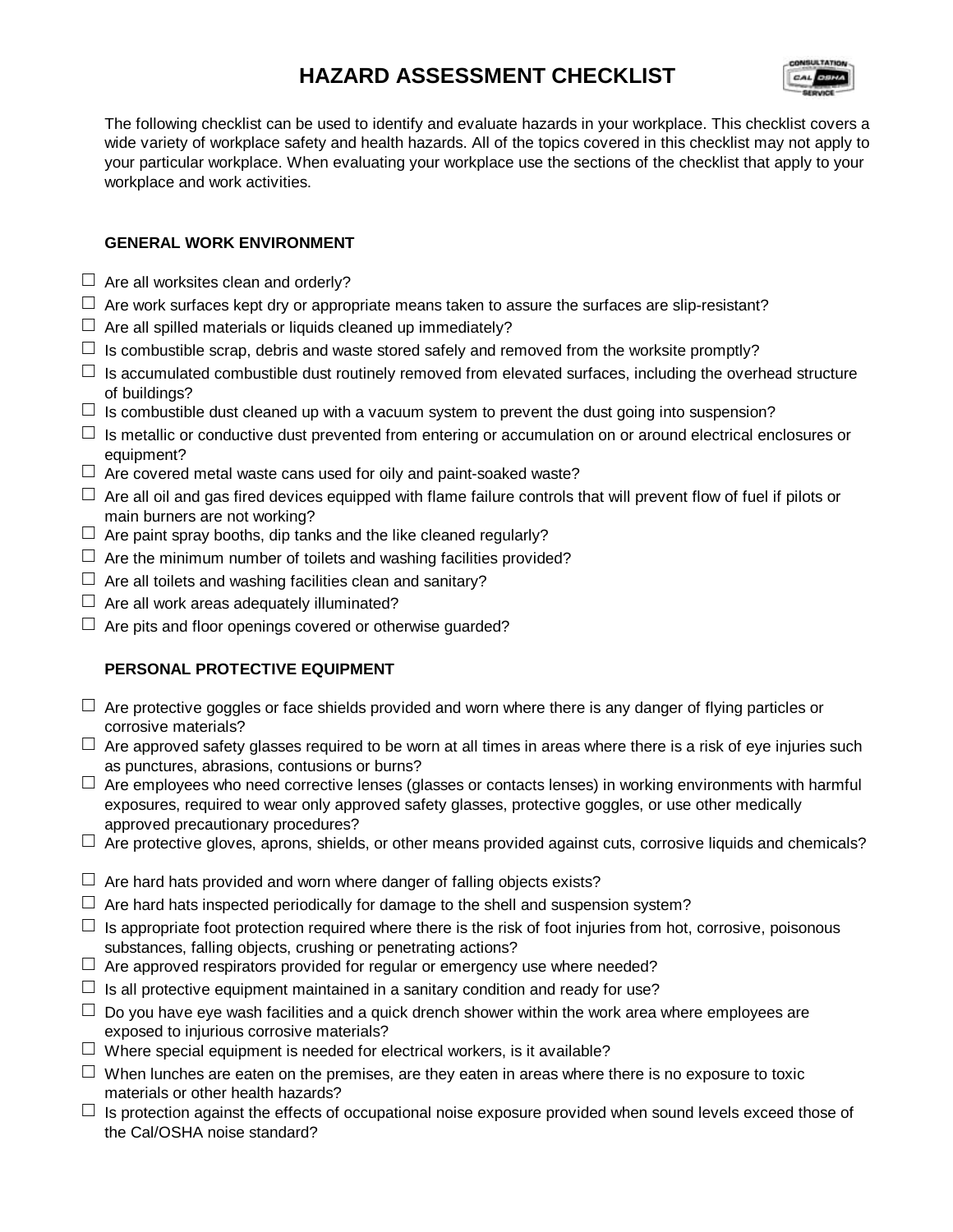### **WALKWAYS**

- $\Box$  Are aisles and passageways kept clear?
- $\Box$  Are aisles and walkways marked as appropriate?
- $\Box$  Are wet surfaces covered with non-slip materials?
- $\Box$  Are holes in the floor, sidewalk or other walking surface repaired properly, covered or otherwise made safe?
- $\Box$  Is there safe clearance for walking in aisles where motorized or mechanical handling equipment is operating.
- $\Box$  Are spilled materials cleaned up immediately?
- $\Box$  Are materials or equipment stored in such a way that sharp projectiles will not interfere with the walkway?
- $\Box$  Are changes of direction or elevations readily identifiable?
- $\Box$  Are aisles or walkways that pass near moving or operating machinery, welding operations or similar operations arranged so employees will not be subjected to potential hazards?
- $\Box$  Is adequate headroom provided for the entire length of any aisle or walkway?
- $\Box$  Are standard guardrails provided wherever aisle or walkway surfaces are elevated more than 30 inches above any adjacent floor or the ground?
- $\Box$  Are bridges provided over conveyors and similar hazards?

# **FLOOR AND WALL STAIRWAYS**

- $\Box$  Are floor openings guarded by a cover, guardrail, or equivalent on all sides (except at entrance to stairways or ladders)?
- $\Box$  Are toeboards installed around the edges of a permanent floor opening (where persons may pass below the opening)?
- $\Box$  Are skylight screens of such construction and mounting that they will withstand a load of at least 200 pounds?
- $\Box$  Is the glass in windows, doors, glass walls that are subject to human impact, of sufficient thickness and type for the condition of use?
- $\Box$  Are grates or similar type covers over floor openings such as floor drains, of such design that foot traffic or rolling equipment will not be affected by the grate spacing?
- $\Box$  Are unused portions of service pits and pits not actually in use either covered or protected by guardrails or equivalent?
- $\Box$  Are manhole covers, trench covers and similar covers, plus their supports, designed to carry a truck rear axle load of at least 20,000 pounds when located in roadways and subject to vehicle traffic?
- $\Box$  Are floor or wall openings in fire resistive construction provided with doors or covers compatible with the fire rating of the structure and provided with self-closing feature when appropriate?

# **STAIRS & STAIRWAYS**

- $\Box$  Are standard stair rails or handrails on all stairways having four or more risers?
- $\Box$  Are all stairways at least 22 inches wide?
- $\Box$  Do stairs have at least a 6'6" overhead clearance?
- $\Box$  Do stairs angle no more than 50 and no less than 30 degrees?
- $\Box$  Are stairs of hollow-pan type treads and landings filled to noising level with solid material?
- $\Box$  Are step risers on stairs uniform from top to bottom, with no riser spacing greater than 7-1/2 inches?
- $\Box$  Are steps on stairs and stairways designed or provided with a surface that renders them slip resistant?
- $\Box$  Are stairway handrails located between 30 and 34 inches above the leading edge of stair treads?
- $\Box$  Do stairway handrails have a least 1-1/2 inches of clearance between the handrails and the wall or surface they are mounted on?
- $\Box$  Are stairway handrails capable of withstanding a load of 200 pounds, applied in any direction?
- $\Box$  Where stairs or stairways exit directly into any area where vehicles may be operated, are adequate barriers and warnings provided to prevent employees stepping into the path of traffic?
- $\Box$  Do stairway landings have a dimension measured in the direction of travel, at least equal to width of the stairway?
- $\Box$  Is the vertical distance between stairway landings limited to 12 feet or less?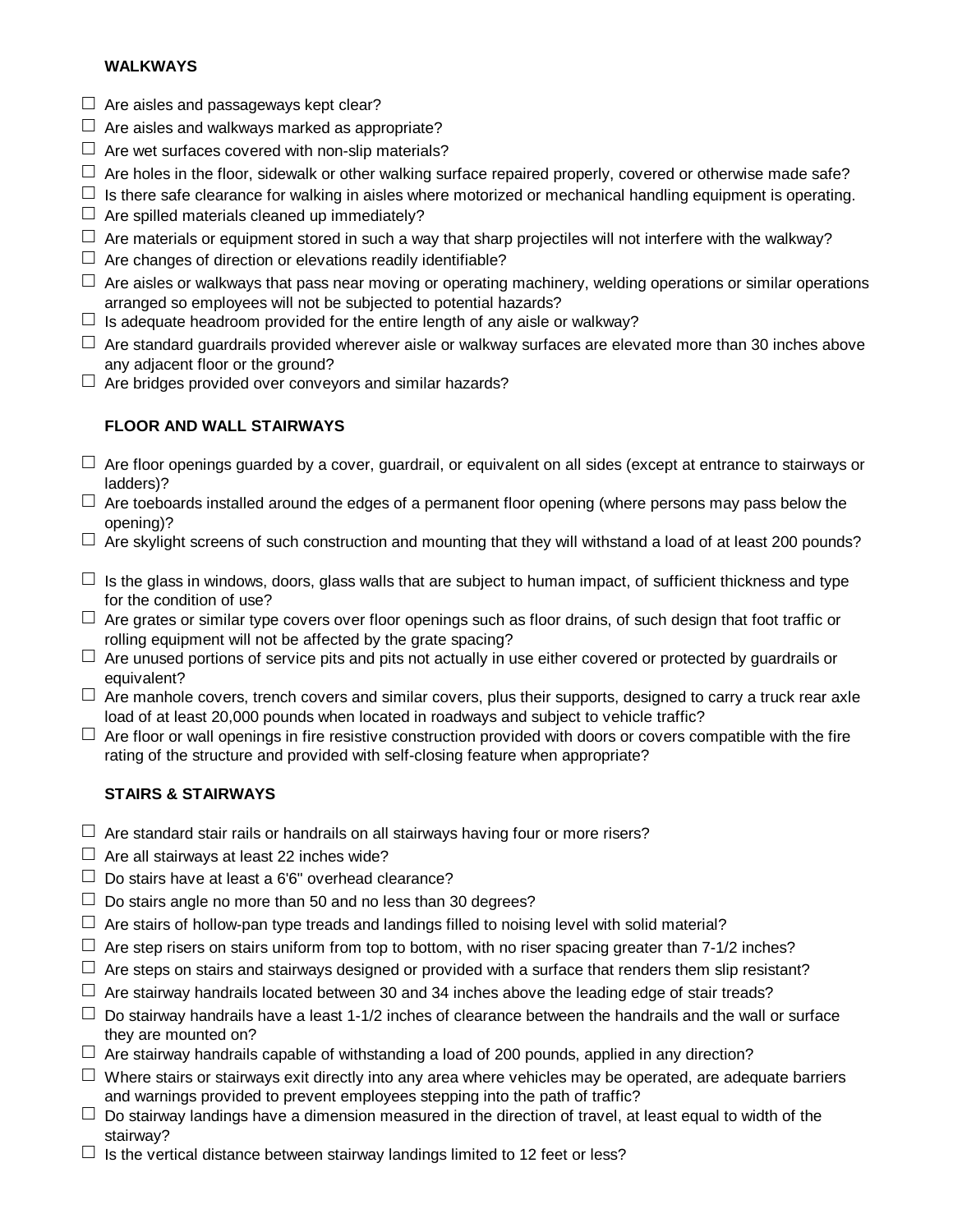### **ELEVATED SURFACES**

- $\Box$  Are signs posted, when appropriate, showing the elevated surface load capacity?
- $\Box$  Are surfaces elevated more than 30 inches above the floor or ground provided with standard guardrails?
- $\Box$  Are all elevated surfaces (beneath which people or machinery could be exposed to falling objects) provided with standard 4-inch toeboards?
- $\Box$  Is a permanent means of access and egress provided to elevated storage and work surfaces?
- $\Box$  Is required headroom provided where necessary?
- $\Box$  Is material on elevated surfaces piled, stacked or racked in a manner to prevent it from tipping, falling, collapsing, rolling or spreading?
- $\Box$  Are dock boards or bridge plates used when transferring materials between docks and trucks or rail cars?

### **EXITING OR EGRESS**

- $\Box$  Are all exits marked with an exit sign and illuminated by a reliable light source?
- $\Box$  Are the directions to exits, when not immediately apparent, marked with visible signs?
- $\Box$  Are doors, passageways or stairways, that are neither exits nor access to exits and which could be mistaken for exits, appropriately marked "NOT AN EXIT", "TO BASEMENT", "STOREROOM", and the like?
- $\Box$  Are exit signs provided with the word "EXIT" in lettering at least 5 inches high and the stroke of the lettering at least 1/2 inch wide?
- $\Box$  Are exit doors side-hinged?
- $\Box$  Are all exits kept free of obstructions?
- $\Box$  Are at least two means of egress provided from elevated platforms, pits or rooms where the absence of a second exit would increase the risk of injury from hot, poisonous, corrosive, suffocating, flammable, or explosive substances?
- $\Box$  Are there sufficient exits to permit prompt escape in case of emergency?
- $\Box$  Are special precautions taken to protect employees during construction and repair operations?
- $\Box$  Is the number of exits from each floor of a building, and the number of exits from the building itself, appropriate for the building occupancy load?
- $\Box$  Are exit stairways which are required to be separated from other parts of a building enclosed by at least two hour fire-resistive construction in buildings more than four stories in height, and not less than one-hour fire resistive construction elsewhere?
- $\Box$  When ramps are used as part of required exiting from a building, is the ramp slope limited to 1- foot vertical and 12 feet horizontal?
- $\Box$  Where exiting will be through frameless glass doors, glass exit doors, storm doors, and such are the doors fully tempered and meet the safety requirements for human impact?

# **EXIT DOORS**

- $\Box$  Are doors that are required to serve as exits designed and constructed so that the way of exit travel is obvious and direct?
- $\Box$  Are windows that could be mistaken for exit doors, made inaccessible by means of barriers or railings?
- $\Box$  Are exit doors openable from the direction of exit travel without the use of a key or any special knowledge or effort, when the building is occupied?
- $\Box$  Is a revolving, sliding or overhead door prohibited from serving as a required exit door?
- $\Box$  Where panic hardware is installed on a required exit door, will it allow the door to open by applying a force of 15 pounds or less in the direction of the exit traffic?
- $\Box$  Are doors on cold storage rooms provided with an inside release mechanism that will release the latch and open the door even if it's padlocked or otherwise locked on the outside?
- $\Box$  Where exit doors open directly onto any street, alley or other area where vehicles may be operated, are adequate barriers and warnings provided to prevent employees stepping into the path of traffic?
- $\Box$  Are doors that swing in both directions and are located between rooms where there is frequent traffic, provided with viewing panels in each door?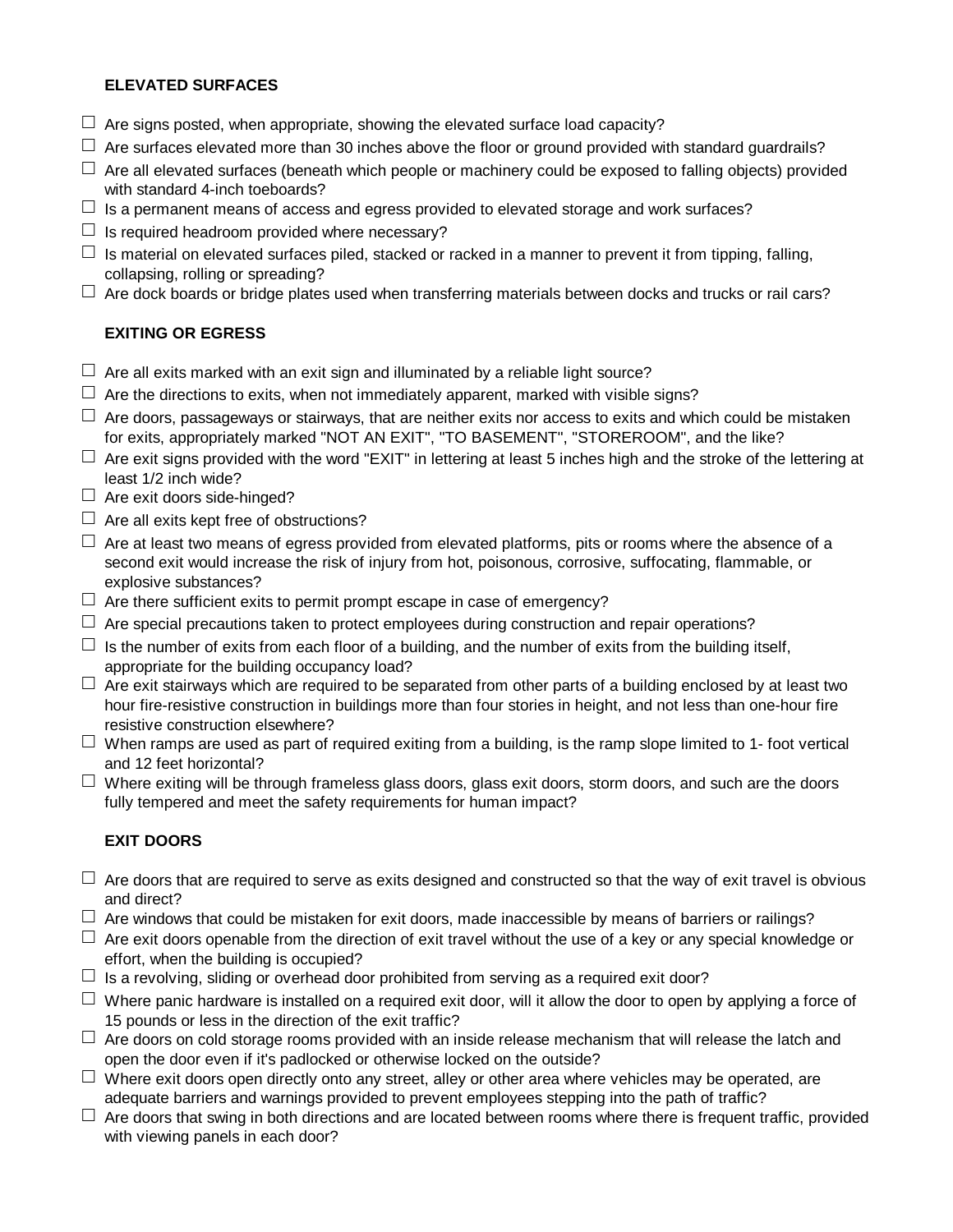# **PORTABLE LADDERS**

- $\Box$  Are all ladders maintained in good condition, joints between steps and side rails tight, all hardware and fittings securely attached, and moveable parts operating freely without binding or undue play?
- $\Box$  Are non-slip safety feet provided on each ladder?
- $\Box$  Are non-slip safety feet provided on each metal or rung ladder?
- $\Box$  Are ladder rungs and steps free of grease and oil?
- $\Box$  Is it prohibited to place a ladder in front of doors opening toward the ladder except when the door is blocked open, locked or guarded?
- $\Box$  Is it prohibited to place ladders on boxes, barrels, or other unstable bases to obtain additional height?
- $\Box$  Are employees instructed to face the ladder when ascending or descending?
- $\Box$  Are employees prohibited from using ladders that are broken, missing steps, rungs, or cleats, broken side rails or other faulty equipment?
- $\Box$  Are employees instructed not to use the top 2 steps of ordinary stepladders as a step?
- $\Box$  When portable rung ladders are used to gain access to elevated platforms, roofs, and the like does the ladder always extend at least 3 feet above the elevated surface?
- $\Box$  Is it required that when portable rung or cleat type ladders are used the base is so placed that slipping will not occur, or it is lashed or otherwise held in place?
- $\Box$  Are portable metal ladders legibly marked with signs reading "CAUTION" "Do Not Use Around Electrical Equipment" or equivalent wording?
- $\Box$  Are employees prohibited from using ladders as guys, braces, skids, gin poles, or for other than their intended purposes?
- $\Box$  Are employees instructed to only adjust extension ladders while standing at a base (not while standing on the ladder or from a position above the ladder)?
- $\Box$  Are metal ladders inspected for damage?
- $\Box$  Are the rungs of ladders uniformly spaced at 12 inches, center to center?

# **HAND TOOLS & EQUIPMENT**

- $\Box$  Are all tools and equipment (both, company and employee-owned) used by employees at their workplace in good condition?
- $\Box$  Are hand tools such as chisels, punches, which develop mushroomed heads during use, reconditioned or replaced as necessary?
- $\Box$  Are broken or fractured handles on hammers, axes and similar equipment replaced promptly?
- $\Box$  Are worn or bent wrenches replaced regularly?
- $\Box$  Are appropriate handles used on files and similar tools?
- $\Box$  Are employees made aware of the hazards caused by faulty or improperly used hand tools?
- $\Box$  Are appropriate safety glasses, face shields, and similar equipment used while using hand tools or equipment that might produce flying materials or be subject to breakage?
- $\Box$  Are jacks checked periodically to assure they are in good operating condition?
- $\Box$  Are tool handles wedged tightly in the head of all tools?
- $\Box$  Are tool cutting edges kept sharp so the tool will move smoothly without binding or skipping?
- $\Box$  Are tools stored in dry, secure location where they won't be tampered with?
- $\Box$  Is eye and face protection used when driving hardened or tempered spuds or nails?

### **PORTABLE (POWER OPERATED) TOOLS & EQUIPMENT**

- $\Box$  Are grinders, saws, and similar equipment provided with appropriate safety guards?
- $\Box$  Are power tools used with the correct shield, guard or attachment recommended by the manufacturer?
- $\Box$  Are portable circular saws equipped with guards above and below the base shoe?
- $\Box$  Are circular saw guards checked to assure they are not wedged up, thus leaving the lower portion of the blade unguarded?
- $\Box$  Are rotating or moving parts of equipment guarded to prevent physical contact?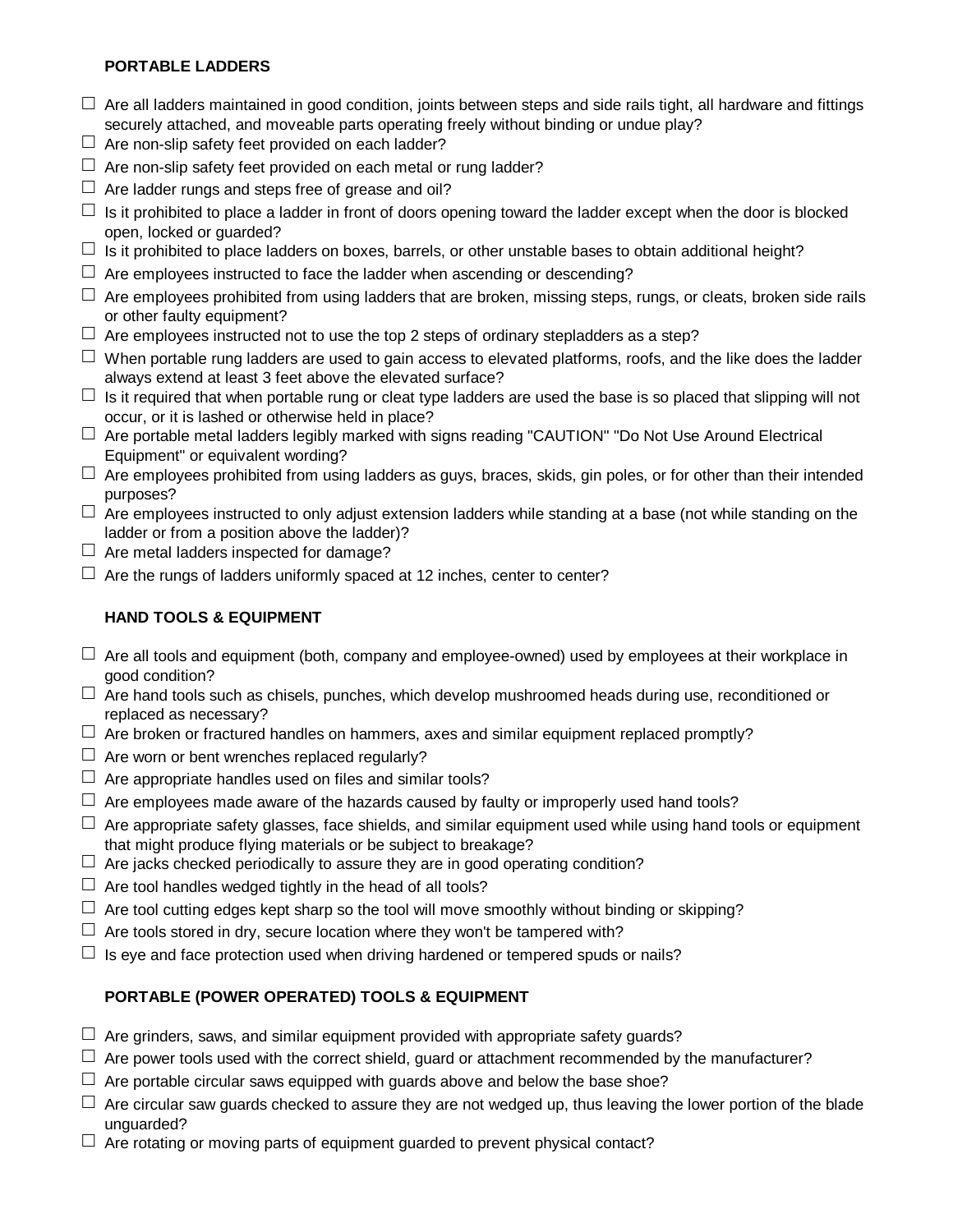- $\Box$  Are all cord-connected, electrically operated tools and equipment effectively grounded or of the approved double insulated type?
- $\Box$  Are effective guards in place over belts, pulleys, chains, and sprockets, on equipment such as concrete mixers, air compressors, and the like?
- $\Box$  Are portable fans provided with full guards or screens having openings 1/2 inch or less?
- $\Box$  Is hoisting equipment available and used for lifting heavy objects, and are hoist ratings and characteristics appropriate for the task?
- $\Box$  Are ground-fault circuit interrupters provided on all temporary electrical 15 and 20 ampere circuits, used during periods of construction?
- $\Box$  Are pneumatic and hydraulic hoses on power-operated tools checked regularly for deterioration or damage?

### **ABRASIVE WHEEL EQUIPMENT GRINDERS**

- $\Box$  Is the work rest used and kept adjusted to within 1/8 inch of the wheel?
- $\Box$  Is the adjustable tongue on the top side of the grinder used and kept adjusted to within 1/4 inch of the wheel?
- $\Box$  Do side guards cover the spindle, nut, and flange and 75 percent of the wheel diameter?
- $\Box$  Are bench and pedestal grinders permanently mounted?
- $\Box$  Are goggles or face shields always worn when grinding?
- $\Box$  Is the maximum RPM rating of each abrasive wheel compatible with the RPM rating of the grinder motor?
- $\Box$  Are fixed or permanently mounted grinders connected to their electrical supply system with metallic conduit or other permanent wiring method?
- $\Box$  Does each grinder have an individual on and off control switch?
- $\Box$  Is each electrically operated grinder effectively grounded?
- $\Box$  Before new abrasive wheels are mounted, are they visually inspected and ring tested?
- $\Box$  Are dust collectors and powered exhausts provided on grinders used in operations that produce large amounts of dust?
- $\Box$  Are splashguards mounted on grinders that use coolant, to prevent the coolant reaching employees?
- $\Box$  Is cleanliness maintained around grinder?

# **POWDER ACTUATED TOOLS**

- $\Box$  Are employees who operate powder-actuated tools trained in their use and carry a valid operator's card?
- $\Box$  Do the powder-actuated tools being used have written approval of the Division of Occupational Safety and Health?
- $\Box$  Is each powder-actuated tool stored in its own locked container when not being used?
- $\Box$  Is a sign at least 7" by 10" with bold type reading "POWDER-ACTUATED TOOL IN USE" conspicuously posted when the tool is being used?
- $\Box$  Are powder-actuated tools left unloaded until they are actually ready to be used?
- $\Box$  Are powder-actuated tools inspected for obstructions or defects each day before use?
- $\Box$  Do powder-actuated tools operators have and use appropriate personal protective equipment such as hard hats, safety goggles, safety shoes and ear protectors?

# **MACHINE GUARDING**

- $\Box$  Is there a training program to instruct employees on safe methods of machine operation?
- $\Box$  Is there adequate supervision to ensure that employees are following safe machine operating procedures?
- $\Box$  Is there a regular program of safety inspection of machinery and equipment?
- $\Box$  Is all machinery and equipment kept clean and properly maintained?
- $\Box$  Is sufficient clearance provided around and between machines to allow for safe operations, set up and servicing, material handling and waste removal?
- $\Box$  Is equipment and machinery securely placed and anchored, when necessary to prevent tipping or other movement that could result in personal injury?
- $\Box$  Is there a power shut-off switch within reach of the operator's position at each machine?
- $\Box$  Can electric power to each machine be locked out for maintenance, repair, or security?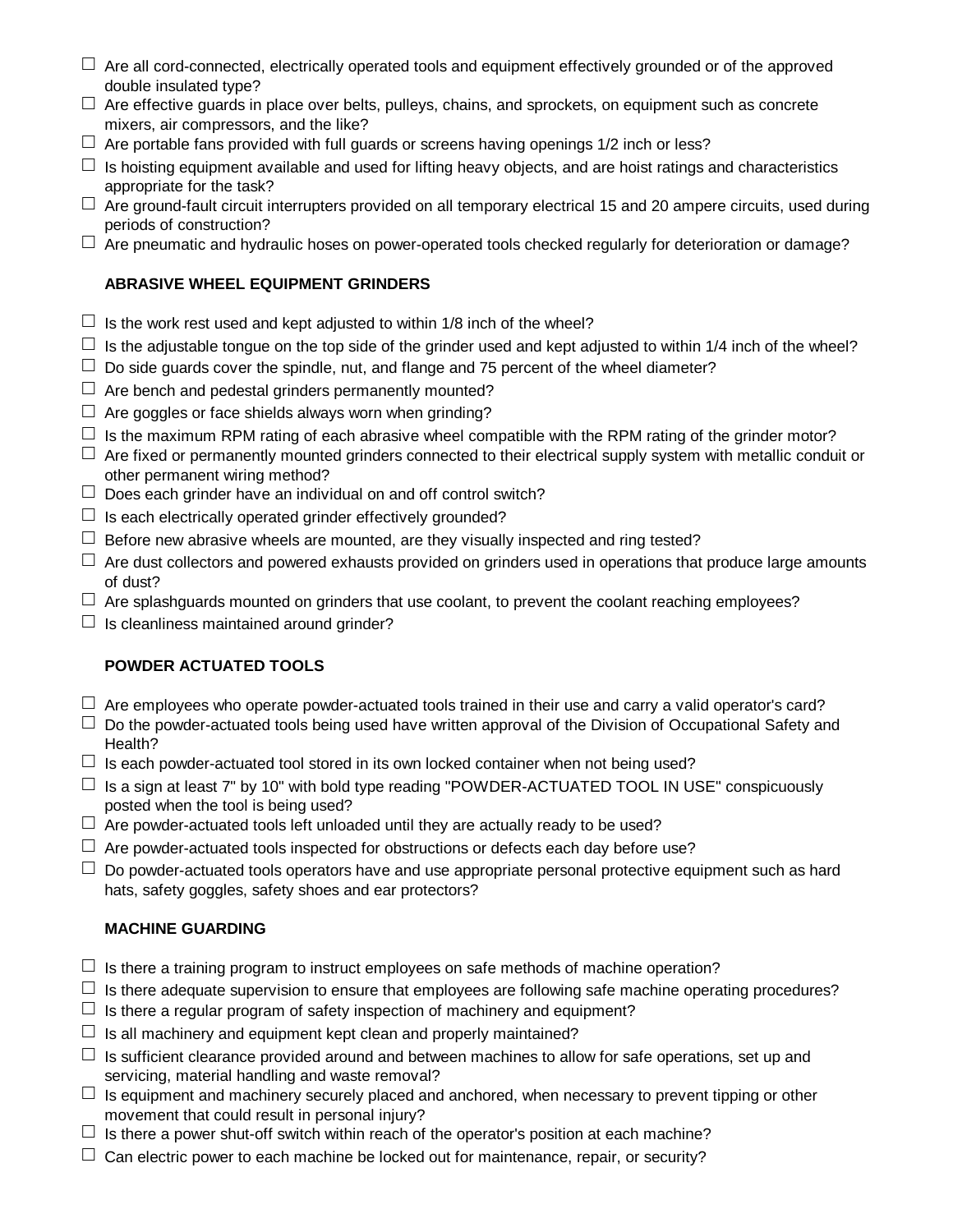- $\Box$  Are the noncurrent-carrying metal parts of electrically operated machines bonded and grounded?
- $\Box$  Are foot-operated switches guarded or arranged to prevent accidental actuation by personnel or falling
- $\Box$  Are manually operated valves and switches controlling the operation of equipment and machines clearly identified and readily accessible?
- $\Box$  Are all emergency stop buttons colored red?
- $\Box$  Are all pulleys and belts that are within 7 feet of the floor or working level properly guarded?
- $\Box$  Are all moving chains and gears properly guarded?
- $\Box$  Are splashguards mounted on machines that use coolant, to prevent the coolant from reaching employees?
- $\Box$  Are methods provided to protect the operator and other employees in the machine area from hazards created at the point of operation, ingoing nip points, rotating parts, flying chips, and sparks?
- $\Box$  Are machinery guards secure and so arranged that they do not offer a hazard in their use?
- $\Box$  If special hand tools are used for placing and removing material, do they protect the operator's hands?
- $\Box$  Are revolving drums, barrels, and containers required to be guarded by an enclosure that is interlocked with the drive mechanism, so that revolution cannot occur unless the guard enclosure is in place, so guarded?
- $\Box$  Do arbors and mandrels have firm and secure bearings and are they free from play?
- $\Box$  Are provisions made to prevent machines from automatically starting when power is restored after a power failure or shutdown?
- $\Box$  Are machines constructed so as to be free from excessive vibration when the largest size tool is mounted and run at full speed?
- $\Box$  If machinery is cleaned with compressed air, is air pressure controlled and personal protective equipment or other safeguards used to protect operators and other workers from eye and body injury?
- $\Box$  Are fan blades protected with a guard having openings no larger than 1/2 inch, when operating within 7 feet of the floor?
- $\Box$  Are saws used for ripping, equipped with anti-kick back devices and spreaders?
- $\Box$  Are radial arm saws so arranged that the cutting head will gently return to the back of the table when released?

# **LOCKOUT BLOCKOUT PROCEDURES**

- $\Box$  Is all machinery or equipment capable of movement, required to be de-energized or disengaged and blocked or locked out during cleaning, servicing, adjusting or setting up operations, whenever required?
- $\Box$  Is the locking-out of control circuits in lieu of locking-out main power disconnects prohibited?
- $\Box$  Are all equipment control valve handles provided with a means for locking-out?
- $\Box$  Does the lockout procedure require that stored energy (i.e. mechanical, hydraulic, air,) be released or blocked before equipment is locked-out for repairs?
- $\Box$  Are appropriate employees provided with individually keyed personal safety locks?
- $\Box$  Are employees required to keep personal control of their key(s) while they have safety locks in use?
- $\Box$  Is it required that employees check the safety of the lock out by attempting a start up after making sure no one is exposed?
- $\Box$  Where the power disconnecting means for equipment does not also disconnect the electrical control circuit:
- $\Box$  Are the appropriate electrical enclosures identified?
- $\Box$  Is means provide to assure the control circuit can also be disconnected and locked out?

# **WELDING, CUTTING & BRAZING**

- $\Box$  Are only authorized and trained personnel permitted to use welding, cutting or brazing equipment?
- $\Box$  Do all operator have a copy of the appropriate operating instructions and are they directed to follow them?
- $\Box$  Are compressed gas cylinders regularly examined for obvious signs of defects, deep rusting, or leakage?
- $\Box$  Is care used in handling and storage of cylinders, safety valves, relief valves, and the like, to prevent damage?
- $\Box$  Are precautions taken to prevent the mixture of air or oxygen with flammable gases, except at a burner or in a standard torch?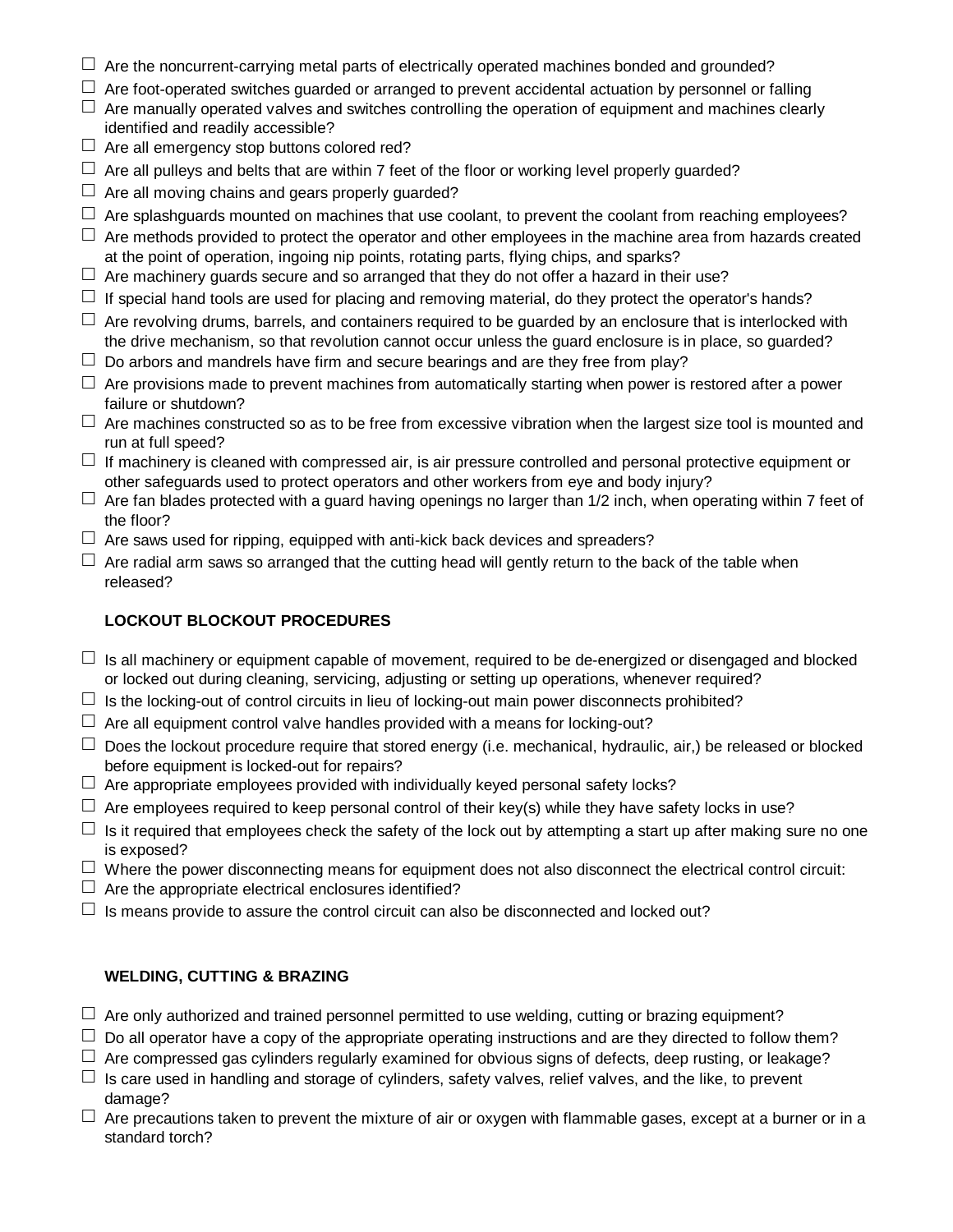- $\Box$  Are only approved apparatus (torches, regulators, pressure-reducing valves, acetylene generators, manifolds) used?
- $\Box$  Are cylinders kept away from sources of heat?
- $\Box$  Is it prohibited to use cylinders as rollers or supports?
- $\Box$  Are empty cylinders appropriately marked their valves closed and valve-protection caps on?
- $\Box$  Are signs reading: DANGER NO-SMOKING, MATCHES, OR OPEN LIGHTS, or the equivalent posted?
- $\Box$  Are cylinders, cylinder valves, couplings, regulators, hoses, and apparatus keep free of oily or greasy substances?
- $\Box$  Is care taken not to drop or strike cylinders?
- $\Box$  Unless secured on special trucks, are regulators removed and valve-protection caps put in place before moving cylinders?
- $\Box$  Do cylinders without fixed hand wheels have keys, handles, or non-adjustable wrenches on stem valves when in service?
- $\Box$  Are liquefied gases stored and shipped valve-end up with valve covers in place?
- $\Box$  Are employees instructed to never crack a fuel-gas cylinder valve near sources of ignition?
- $\Box$  Before a regulator is removed, is the valve closed and gas released form the regulator?
- $\Box$  Is red used to identify the acetylene (and other fuel-gas) hose, green for oxygen hose, and black for inert gas and air hose?
- $\Box$  Are pressure-reducing regulators used only for the gas and pressures for which they are intended?
- $\Box$  Is open circuit (No Load) voltage of arc welding and cutting machines as low as possible and not in excess of the recommended limits?
- $\Box$  Under wet conditions, are automatic controls for reducing no-load voltage used?
- $\Box$  Is grounding of the machine frame and safety ground connections of portable machines checked periodically?
- $\Box$  Are electrodes removed from the holders when not in use?
- $\Box$  Is it required that electric power to the welder be shut off when no one is in attendance?
- $\Box$  Is suitable fire extinguishing equipment available for immediate use?
- $\Box$  Is the welder forbidden to coil or loop welding electrode cable around his body?
- $\Box$  Are wet machines thoroughly dried and tested before being used?
- $\Box$  Are work and electrode lead cables frequently inspected for wear and damage, and replaced when needed?
- $\Box$  Do means for connecting cables' lengths have adequate insulation?
- $\Box$  When the object to be welded cannot be moved and fire hazards cannot be removed, are shields used to confine heat, sparks, and slag?
- $\Box$  Are firewatchers assigned when welding or cutting is performed, in locations where a serious fire might develop?
- $\Box$  Are combustible floors kept wet, covered by damp sand, or protected by fire-resistant shields?
- $\Box$  When floors are wet down, are personnel protected from possible electrical shock?
- $\Box$  When welding is done on metal walls, are precautions taken to protect combustibles on the other side?
- $\Box$  Before hot work is begun, are used drums, barrels, tanks, and other containers so thoroughly cleaned that no substances remain that could explode, ignite, or produce toxic vapors?
- $\Box$  Is it required that eye protection helmets, hand shields and goggles meet appropriate standards?
- $\Box$  Are employees exposed to the hazards created by welding, cutting, or bracing operations protected with personal protective equipment and clothing?
- $\Box$  Is a check made for adequate ventilation in and where welding or cutting is preformed?
- $\Box$  When working in confined places are environmental monitoring tests taken and means provided for quick removal of welders in case of an emergency?

# **COMPRESSORS & COMPRESSED AIR**

- $\Box$  Are compressors equipped with pressure relief valves, and pressure gauges?
- $\Box$  Are compressor air intakes installed and equipped to ensure that only clean uncontaminated air enters the compressor?
- $\Box$  Are air filters installed on the compressor intake?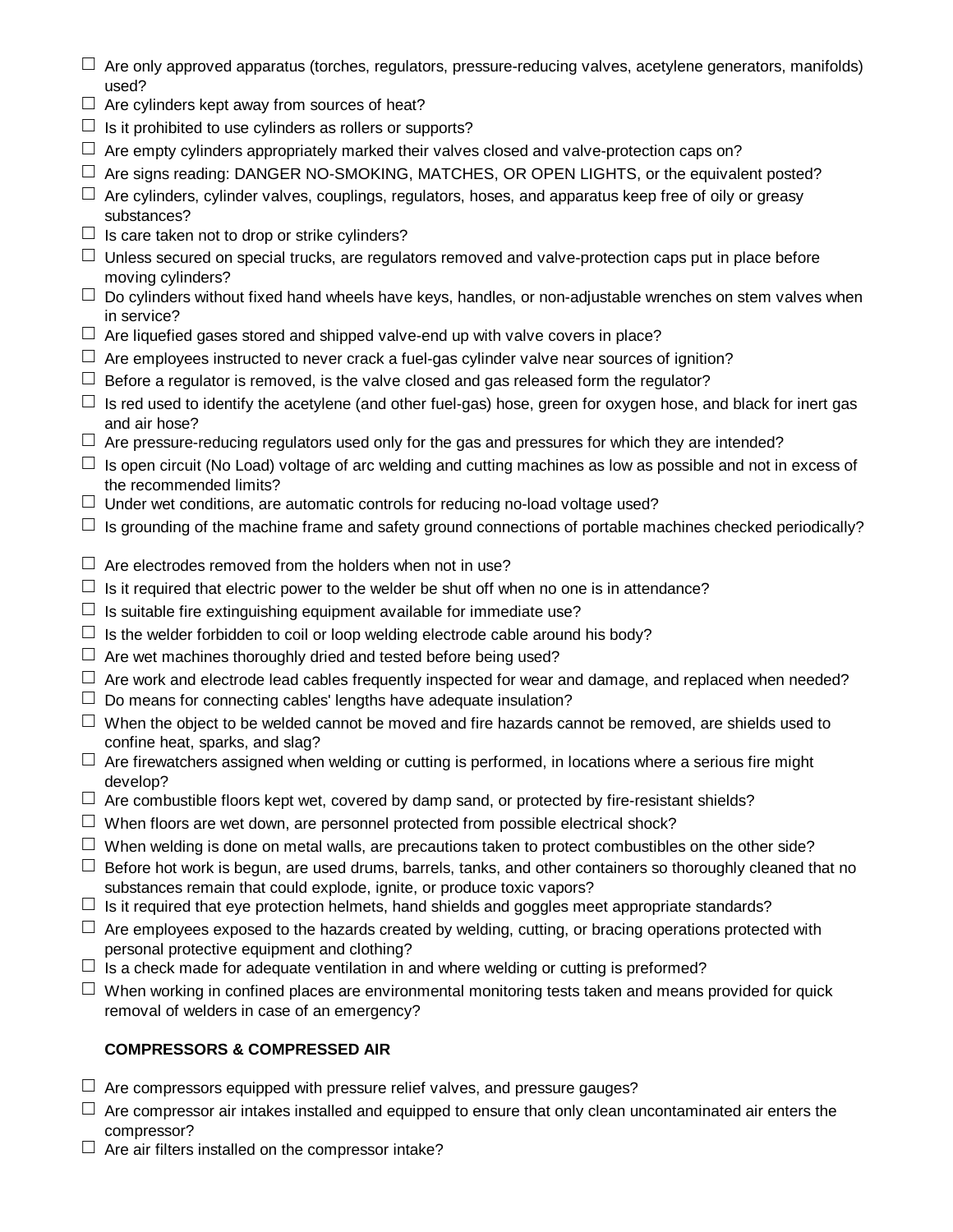- $\Box$  Are compressors operated and lubricated in accordance with the manufacturer's recommendations?
- $\Box$  Are safety devices on compressed air systems checked frequently?
- $\Box$  Before any repair work is done on the pressure system of a compressor, is the pressure bled off and the system locked-out?
- $\Box$  Are signs posted to warn of the automatic starting feature of the compressors?
- $\Box$  Is the belt drive system totally enclosed to provide protection for the front, back, top, and sides?
- $\Box$  Is it strictly prohibited to direct compressed air towards a person?
- $\Box$  Are employees prohibited from using highly compressed air for cleaning purposes?
- $\Box$  If compressed air is used for cleaning off clothing, is the pressure reduced to less than 10 psi?
- $\Box$  When using compressed air for cleaning, do employees use personal protective equipment?
- $\Box$  Are safety chains or other suitable locking devices used at couplings of high pressure hose lines where a connection failure would create a hazard?
- $\Box$  Before compressed air is used to empty containers of liquid, is the safe working pressure of the container checked?
- $\Box$  When compressed air is used with abrasive blast cleaning equipment, is the operating valve a type that must be held open manually?
- $\Box$  When compressed air is used to inflate auto tires, is a clip-on chuck and an inline regulator preset to 40 psi required?
- $\Box$  Is it prohibited to use compressed air to clean up or move combustible dust if such action could cause the dust to be suspended in the air and cause a fire or explosion hazard?

# **COMPRESSED AIR RECEIVERS**

- $\Box$  Is every receiver equipped with a pressure gauge and with one or more automatic, spring-loaded safety valves?
- $\Box$  Is the total relieving capacity of the safety valve capable of preventing pressure in the receiver from exceeding the maximum allowable working pressure of the receiver by more than 10 percent?
- $\Box$  Is every air receiver provided with a drainpipe and valve at the lowest point for the removal of accumulated oil and water?
- $\Box$  Are compressed air receivers periodically drained of moisture and oil?
- $\Box$  Are all safety valves tested frequently and at regular intervals to determine whether they are in good operating condition?
- $\Box$  Is there a current operating permit issued by the Division of Occupational Safety and Health?
- $\Box$  Is the inlet of air receivers and piping systems kept free of accumulated oil and carbonaceous materials?

# **COMPRESSED GAS & CYLINDERS**

- $\Box$  Are cylinders with a water weight capacity over 30 pounds equipped with means for connecting a valve protector device, or with a collar or recess to protect the valve?
- $\Box$  Are cylinders legibly marked to clearly identify the gas contained?
- $\Box$  Are compressed gas cylinders stored in areas which are protected from external heat sources such as flame impingement, intense radiant heat, electric arcs, or high temperature lines?
- $\Box$  Are cylinders located or stored in areas where they will not be damaged by passing or falling objects, or subject to tampering by unauthorized persons?
- $\Box$  Are cylinders stored or transported in a manner to prevent them creating a hazard by tipping, falling or rolling?
- $\Box$  Are cylinders containing liquefied fuel gas, stored or transported in a position so that the safety relief device is always in direct contact with the vapor space in the cylinder?
- $\Box$  Are valve protectors always placed on cylinders when the cylinders are not in use or connected for use?
- $\Box$  Are all valves closed off before a cylinder is moved, when the cylinder is empty, and at the completion of each job?
- $\Box$  Are low pressure fuel-gas cylinders checked periodically for corrosion, general distortion, cracks, or any other defect that might indicate a weakness or render it unfit for service?
- $\Box$  Does the periodic check of low pressure fuel-gas cylinders include a close inspection of the cylinders' bottom?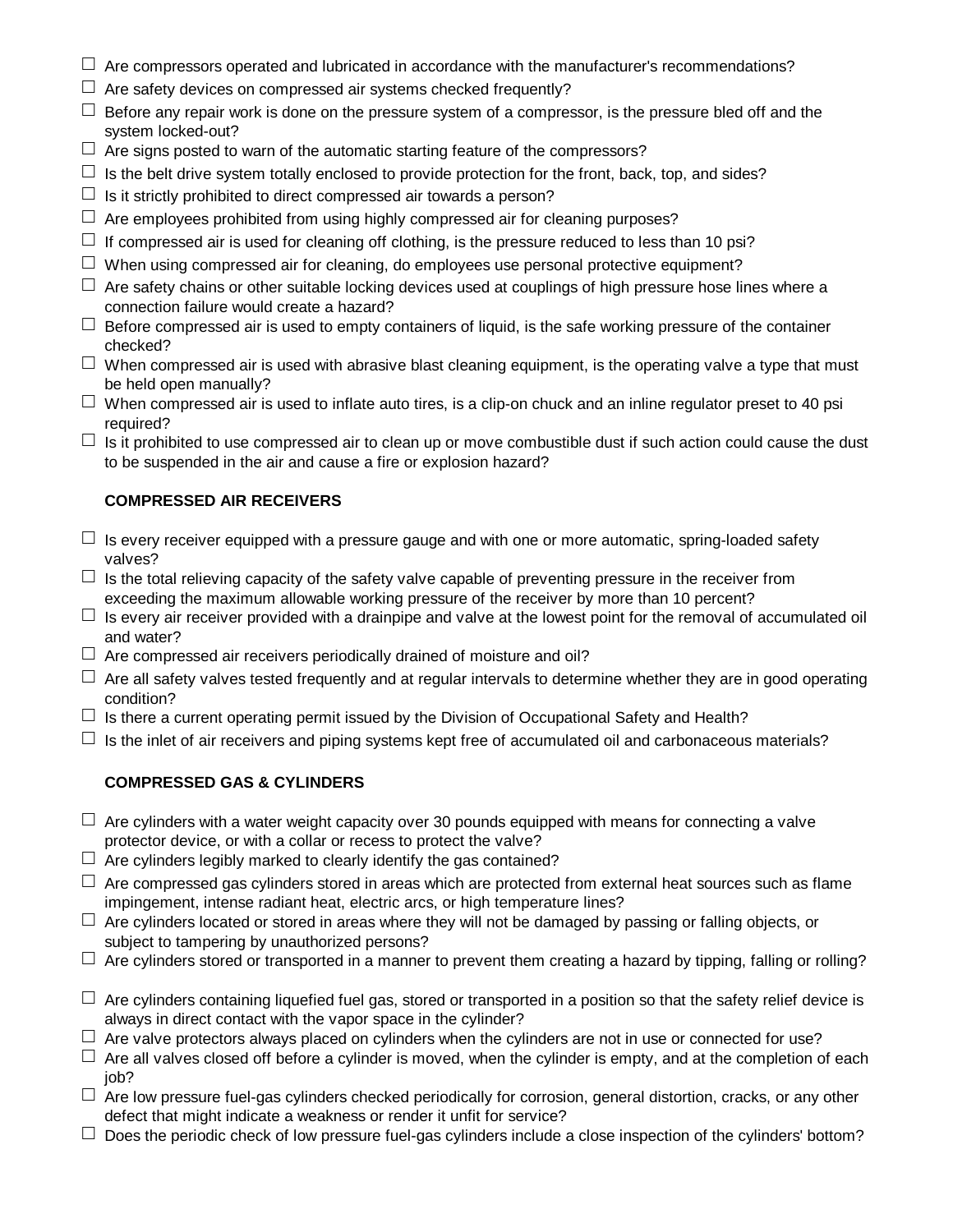### **HOIST & AUXILIARY EQUIPMENT**

- $\Box$  Is each overhead electric hoist equipped with a limit device to stop the hook travel at its highest and lowest point of safe travel?
- $\Box$  Will each hoist automatically stop and hold any load up to 125 percent of its rated load, if its actuating force is removed?
- $\Box$  Is the rated load of each hoist legibly marked and visible to the operator?
- $\Box$  Are stops provided at the safe limits of travel for trolley hoist?
- $\Box$  Are the controls of hoists plainly marked to indicate the direction of travel or motion?
- $\Box$  Is each cage-controlled hoist equipped with an effective warning device?
- $\Box$  Are close-fitting guards or other suitable devices installed on hoist to assure hoist ropes will be maintained in the sheave groves?
- $\Box$  Are all hoist chains or ropes of sufficient length to handle the full range of movement for the application while still maintaining two full wraps on the drum at all times?
- $\Box$  Are nip points or contact points between hoist ropes and sheaves which are permanently located within 7 feet of the floor, ground or working platform, guarded?
- $\Box$  Is it prohibited to use chains or rope slings that are kinked or twisted?
- $\Box$  Is it prohibited to use the hoist rope or chain wrapped around the load as a substitute, for a sling?
- $\Box$  Is the operator instructed to avoid carrying loads over people?
- $\Box$  Are only employees who have been trained in the proper use of hoists allowed to operate them?

# **INDUSTRIAL TRUCKS - FORKLIFTS**

- $\Box$  Are only trained personnel allowed to operate industrial trucks?
- $\Box$  Is substantial overhead protective equipment provided on high lift rider equipment?
- $\Box$  Are the required lift truck operating rules posted and enforced?
- $\Box$  Is directional lighting provided on each industrial truck that operates in an area with less than 2 foot candles per square foot of general lighting?
- $\Box$  Does each industrial truck have a warning horn, whistle, gong or other device which can be clearly heard above the normal noise in the areas where operated?
- $\Box$  Are the brakes on each industrial truck capable of bringing the vehicle to a complete and safe stop when fully loaded?
- $\Box$  Will the industrial truck's parking brake effectively prevent the vehicle from moving when unattended?
- $\Box$  Are industrial trucks operating in areas where flammable gases or vapors, or combustible dust or ignitable fibers may be present in the atmosphere, approved for such locations?
- $\Box$  Are motorized hand and hand/rider trucks so designed that the brakes are applied, and power to the drive motor shuts off when the operator releases his/her grip on the device that controls the travel?
- $\Box$  Are industrial trucks with internal combustion engine operated in buildings or enclosed areas, carefully checked to ensure such operations do not cause harmful concentration of dangerous gases or fumes?

# **SPRAYING OPERATIONS**

- $\Box$  Is adequate ventilation assured before spray operations are started?
- $\Box$  Is mechanical ventilation provided when spraying operation is done in enclosed areas?
- $\Box$  When mechanical ventilation is provided during spraying operations, is it so arranged that it will not circulate the contaminated air?
- $\Box$  Is the spray area free of hot surfaces?
- $\Box$  Is the spray area at least 20 feet from flames, sparks, operating electrical motors and other ignition sources?
- $\Box$  Are portable lamps used to illuminate spray areas suitable for use in a hazardous location?
- $\Box$  Is approved respiratory equipment provided and used when appropriate during spraying operations?
- $\Box$  Do solvents used for cleaning have a flash point of 100E F or more?
- $\Box$  Are fire control sprinkler heads kept clean?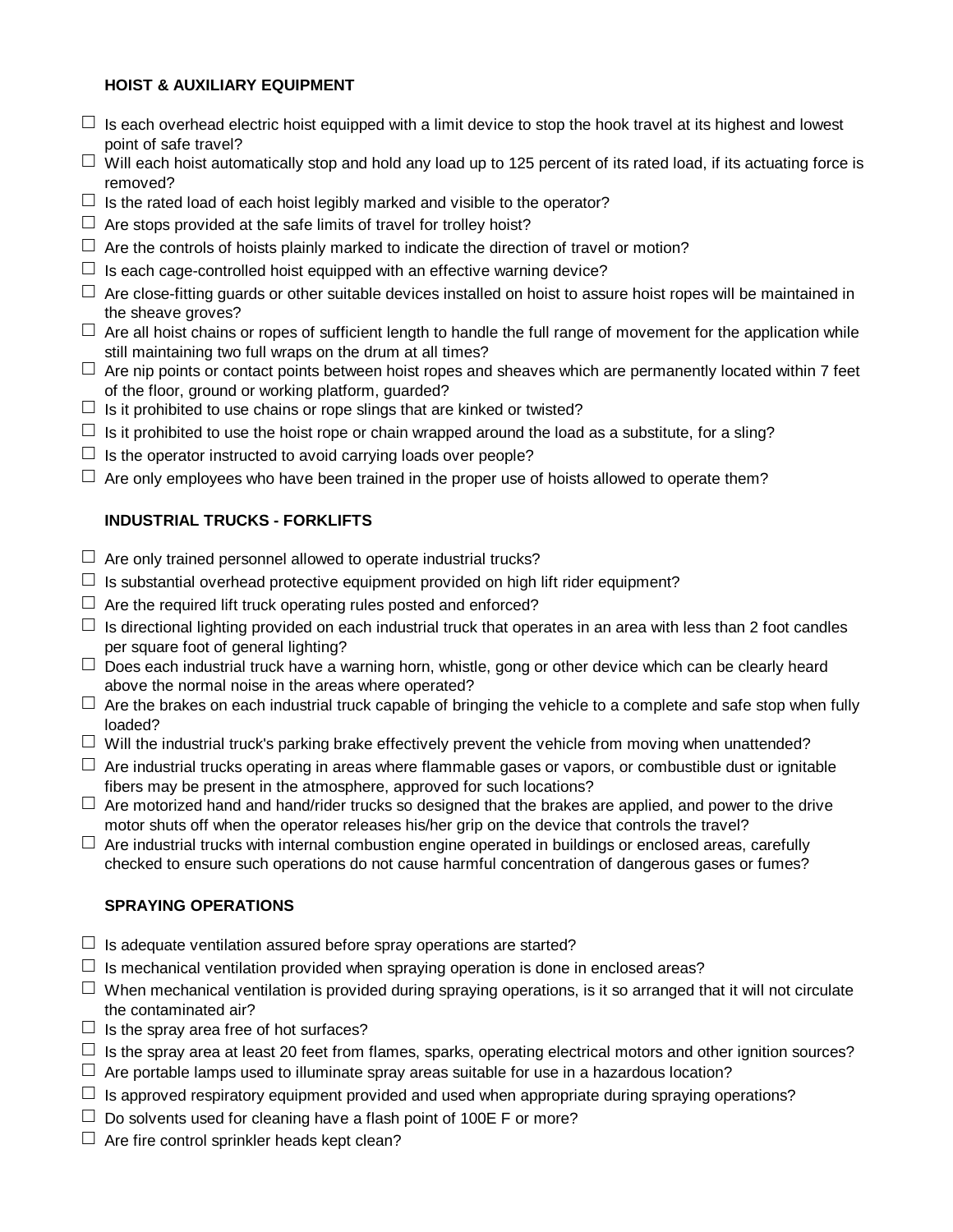- $\Box$  Are "NO SMOKING" signs posted in spray areas, paint rooms, paint booths, and paint storage areas?
- $\Box$  Is the spray area kept clean of combustible residue?
- $\Box$  Are spray booths constructed of metal, masonry, or other substantial noncombustible material?
- $\Box$  Are spray booth floors and baffles noncombustible and easily cleaned?
- $\Box$  Is infrared drying apparatus kept out of the spray area during spraying operations?
- $\Box$  Is the spray booth completely ventilated before using the drying apparatus?
- $\Box$  Is the electric drying apparatus properly grounded?
- $\Box$  Are lighting fixtures for spray booths located outside of the booth and the interior lighted through sealed clear panels?
- $\Box$  Are the electric motors for exhaust fans placed outside booths or ducts?
- $\Box$  Are belts and pulleys inside the booth fully enclosed?
- $\Box$  Do ducts have access doors to allow cleaning?
- $\Box$  Do all drying spaces have adequate ventilation?

#### **ENTERING CONFINED SPACES**

- $\Box$  Are confined spaces thoroughly emptied of any corrosive or hazardous substances, such as acids or caustics, before entry?
- $\Box$  Before entry, are all lines to a confined space, containing inert, toxic, flammable, or corrosive materials valved off and blanked or disconnected and separated?
- $\Box$  Is it required that all impellers, agitators, or other moving equipment inside confined spaces be locked-out if they present a hazard?
- $\Box$  Is either natural or mechanical ventilation provided prior to confined space entry?
- $\Box$  Before entry, are appropriate atmospheric tests performed to check for oxygen deficiency, toxic substance and explosive concentrations in the confined space before entry?
- $\Box$  Is adequate illumination provided for the work to be performed in the confined space?
- $\Box$  Is the atmosphere inside the confined space frequently tested or continuously monitor during conduct of work?
- $\Box$  Is there an assigned safety standby employee outside of the confined space, whose sole responsibility is to watch the work in progress, sound an alarm if necessary, and render assistance?
- $\Box$  Is the standby employee or other employees prohibited from entering the confined space without lifelines and respiratory equipment if there is any questions as to the cause of an emergency?
- $\Box$  In addition to the standby employee, is there at least one other trained rescuer in the vicinity?
- $\Box$  Are all rescuers appropriately trained and using approved, recently inspected equipment?
- $\Box$  Does all rescue equipment allow for lifting employees vertically from a top opening?
- $\Box$  Are there trained personnel in First Aid and CPR immediately available?
- $\Box$  Is there an effective communication system in place whenever respiratory equipment is used and the employee in the confined space is out of sight of the standby person?
- $\Box$  Is approved respiratory equipment required if the atmosphere inside the confined space cannot be made acceptable?
- $\Box$  Is all portable electrical equipment used inside confined spaces either grounded and insulated, or equipped with ground fault protection?
- $\Box$  Before gas welding or burning is started in a confined space, are hoses checked for leaks, compressed gas bottles forbidden inside of the confined space, torches lighted only outside of the confined area and the confined area tested for an explosive atmosphere each time before a lighted torch is to be taken into the confined space?
- $\Box$  If employees will be using oxygen-consuming equipment such as salamanders, torches, furnaces, in a confined space, is sufficient air provided to assure combustion without reducing the oxygen concentration of the atmosphere below 19.5 percent by volume?
- $\Box$  Whenever combustion-type equipment is used in confined space, are provisions made to ensure the exhaust gases are vented outside of the enclosure?
- $\Box$  Is each confined space checked for decaying vegetation or animal matter, which may produce methane?
- $\Box$  Is the confined space checked for possible industrial waste, which could contain toxic properties?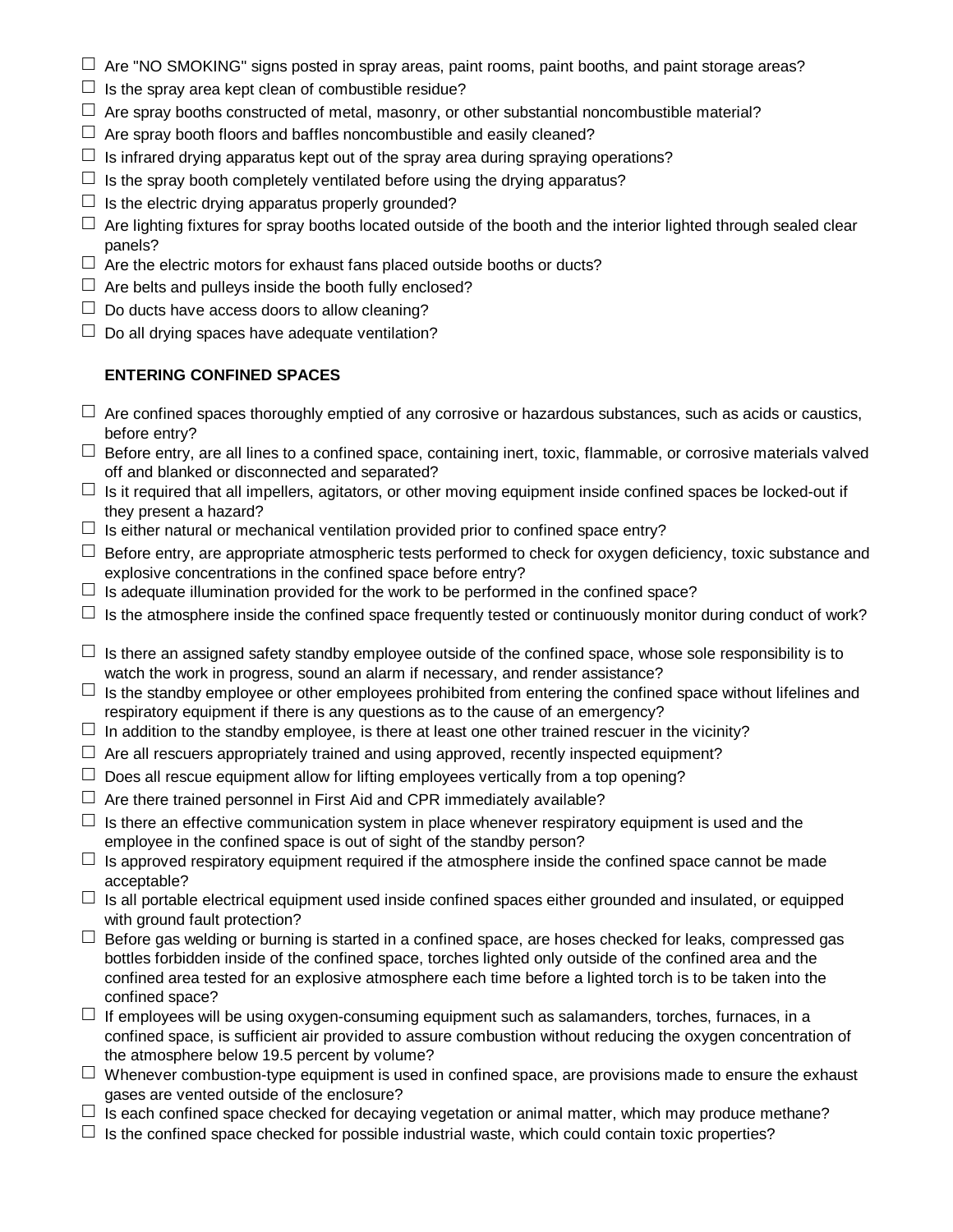$\Box$  If the confined space is below the ground and near areas where motor vehicles will be operating, is it possible for vehicle exhaust or carbon monoxide to enter the space?

# **ENVIRONMENTAL CONTROLS**

- $\Box$  Are all work areas properly illuminated?
- $\Box$  Are employees instructed in proper first aid and other emergency procedures?
- $\Box$  Are hazardous substances identified which may cause harm by inhalation, ingestion, skin absorption or contact?
- $\Box$  Are employees aware of the hazards involved with the various chemicals they may be exposed to in their work environment, such as ammonia, chlorine, epoxies, and caustics?
- $\Box$  Is employee exposure to chemicals in the workplace kept within acceptable levels?
- $\Box$  Can a less harmful method or product be used?
- $\Box$  Is the work area's ventilation system appropriate for the work being performed?
- $\Box$  Are spray painting operations done in spray rooms or booths equipped with an appropriate exhaust system?
- $\Box$  Is employee exposure to welding fumes controlled by ventilation, use of respirators, exposure time, or other means?
- $\Box$  Are welders and other workers nearby provided with flash shields during welding operations?
- $\Box$  If forklifts and other vehicles are used in buildings or other enclosed areas, are the carbon monoxide levels kept below maximum acceptable concentration?
- $\Box$  Has there been a determination that noise levels in the facilities are within acceptable levels?
- $\Box$  Are steps being taken to use engineering controls to reduce excessive noise levels?
- $\Box$  Are proper precautions being taken when handling asbestos and other fibrous materials?
- $\Box$  Are caution labels and signs used to warn of asbestos?
- $\Box$  Are wet methods used, when practicable, to prevent the emission of airborne asbestos fibers, silica dust and similar hazardous materials?
- $\Box$  Is vacuuming with appropriate equipment used whenever possible rather than blowing or sweeping dust?
- $\Box$  Are grinders, saws, and other machines that produce respirable dusts vented to an industrial collector or central exhaust system?
- $\Box$  Are all local exhaust ventilation systems designed and operating properly such as airflow and volume necessary for the application? Are the ducts free of obstructions or the belts slipping?
- $\Box$  Is personal protective equipment provided, used and maintained wherever required?
- $\Box$  Are there written standard operating procedures for the selection and use of respirators where needed?
- $\Box$  Are restrooms and washrooms kept clean and sanitary?
- $\Box$  Is all water provided for drinking, washing, and cooking potable?
- $\Box$  Are all outlets for water not suitable for drinking clearly identified?
- $\Box$  Are employees' physical capacities assessed before being assigned to jobs requiring heavy work?
- $\Box$  Are employees instructed in the proper manner of lifting heavy objects?
- $\Box$  Where heat is a problem, have all fixed work areas been provided with spot cooling or air conditioning?
- $\Box$  Are employees screened before assignment to areas of high heat to determine if their health condition might make them more susceptible to having an adverse reaction?
- $\Box$  Are employees working on streets and roadways where they are exposed to the hazards of traffic, required to wear bright colored (traffic orange) warning vest?
- $\Box$  Are exhaust stacks and air intakes located that contaminated air will not be recirculated within a building or other enclosed area?
- $\Box$  Is equipment producing ultra-violet radiation properly shielded?

# **FLAMMABLE & COMBUSTIBLE MATERIALS**

- $\Box$  Are combustible scrap, debris and waste materials (i.e. oily rags) stored in covered metal receptacles and removed from the worksite promptly?
- $\Box$  Is proper storage practiced to minimize the risk of fire including spontaneous combustion?
- $\Box$  Are approved containers and tanks used for the storage and handling of flammable and combustible liquids?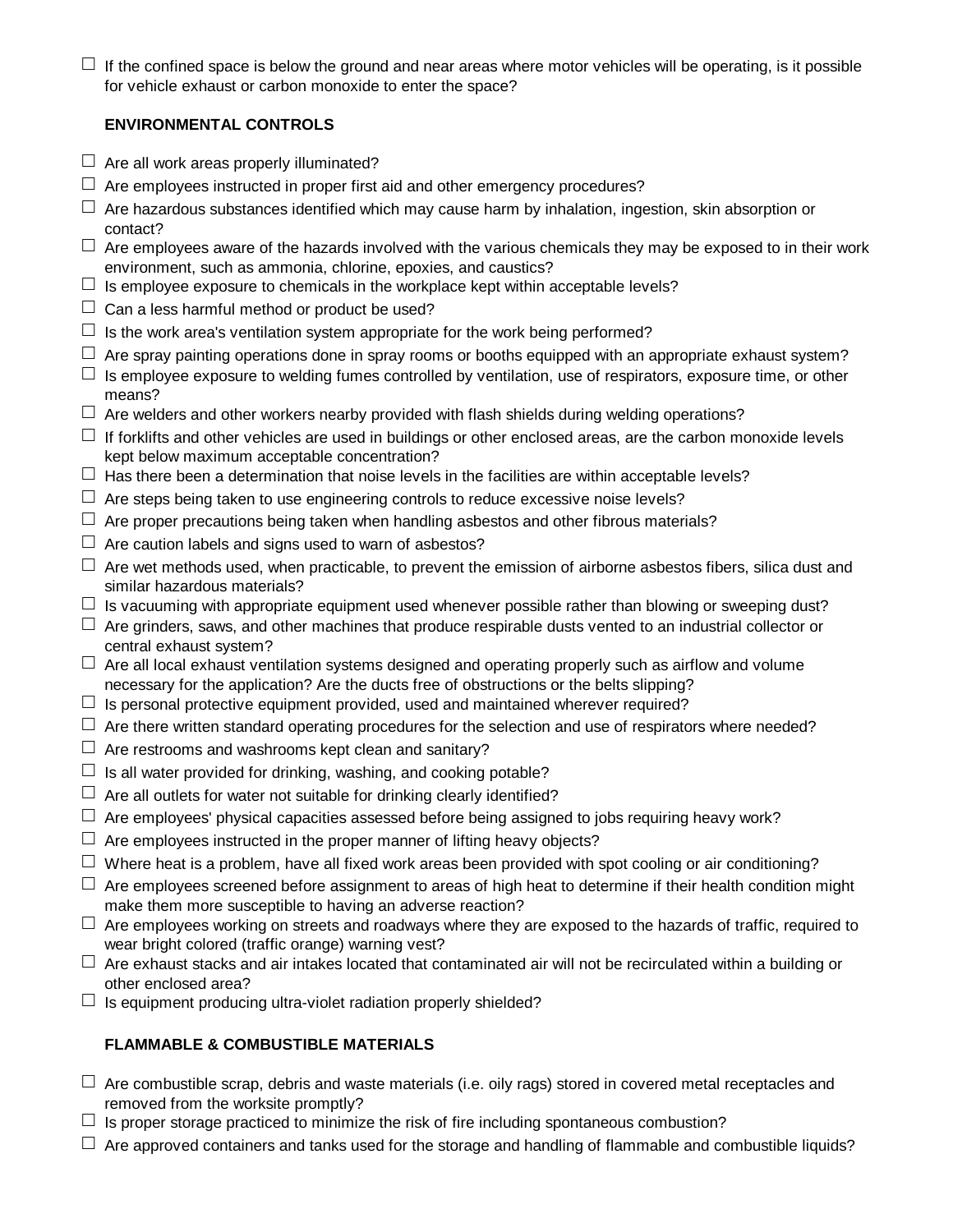- $\Box$  Are all connections on drums and combustible liquid piping, vapor and liquid tight?
- $\Box$  Are all flammable liquids kept in closed containers when not in use (e.g. parts cleaning tanks, pans)?
- $\Box$  Are bulk drums of flammable liquids grounded and bonded to containers during dispensing?
- $\Box$  Do storage rooms for flammable and combustible liquids have explosion-proof lights?
- $\Box$  Do storage rooms for flammable and combustible liquids have mechanical or gravity ventilation?
- $\Box$  Is liquefied petroleum gas stored, handled, and used in accordance with safe practices and standards?
- $\Box$  Are liquefied petroleum storage tanks guarded to prevent damage from vehicles?
- $\Box$  Are all solvent wastes and flammable liquids kept in fire-resistant covered containers until they are removed from the worksite?
- $\Box$  Is vacuuming used whenever possible rather than blowing or sweeping combustible dust?
- $\Box$  Are fire separators placed between containers of combustibles or flammables, when stacked one upon another, to assure their support and stability?
- $\Box$  Are fuel gas cylinders and oxygen cylinders separated by distance, fire resistant barriers or other means while in storage?
- $\Box$  Are fire extinguishers selected and provided for the types of materials in areas where they are to be used?
- $\Box$  Class A: Ordinary combustible material fires.
- $\Box$  Class B: Flammable liquid, gas or grease fires.
- $\Box$  Class C: Energized-electrical equipment fires.
- $\Box$  If a Halon 1301 fire extinguisher is used, can employees evacuate within the specified time for that extinguisher?
- $\Box$  Are appropriate fire extinguishers mounted within 75 feet of outside areas containing flammable liquids, and within 10 feet of any inside storage area for such materials?
- $\Box$  Is the transfer/withdrawal of flammable or combustible liquids performed by trained personnel?
- $\Box$  Are fire extinguishers mounted so that employees do not have to travel more than 75 feet for a class "A" fire or 50 feet for a class "B" fire?
- $\Box$  Are employees trained in the use of fire extinguishers?
- $\Box$  Are extinguishers free from obstructions or blockage?
- $\Box$  Are all extinguishers serviced, maintained and tagged at intervals not to exceed one year?
- $\Box$  Are all extinguishers fully charged and in their designated places?
- $\Box$  Is a record maintained of required monthly checks of extinguishers?
- $\Box$  Where sprinkler systems are permanently installed, are the nozzle heads directed or arranged so that water will not be sprayed into operating electrical switchboards and equipment?
- $\Box$  Are "NO SMOKING" signs posted where appropriate in areas where flammable or combustible materials are used or stored?
- $\Box$  Are "NO SMOKING" signs posted on liquefied petroleum gas tanks?
- $\Box$  Are "NO SMOKING" rules enforced in areas involving storage and use of flammable materials?
- $\Box$  Are safety cans used for dispensing flammable or combustible liquids at a point of use?
- $\Box$  Are all spills of flammable or combustible liquids cleaned up promptly?
- $\Box$  Are storage tanks adequately vented to prevent the development of excessive vacuum or pressure as a result of filling, emptying, or atmosphere temperature changes?
- $\Box$  Are storage tanks equipped with emergency venting that will relieve excessive internal pressure caused by fire exposure?
- $\Box$  Are spare portable or butane tanks, which are sued by industrial trucks stored in accord with regulations?

# **FIRE PROTECTION**

- $\Box$  Do you have a fire prevention plan?
- $\Box$  Does your plan describe the type of fire protection equipment and/or systems?
- $\Box$  Have you established practices and procedures to control potential fire hazards and ignition sources?
- $\Box$  Are employees aware of the fire hazards of the material and processes to which they are exposed?
- $\Box$  Is your local fire department well acquainted with your facilities, location and specific hazards?
- $\Box$  If you have a fire alarm system, is it tested at least annually?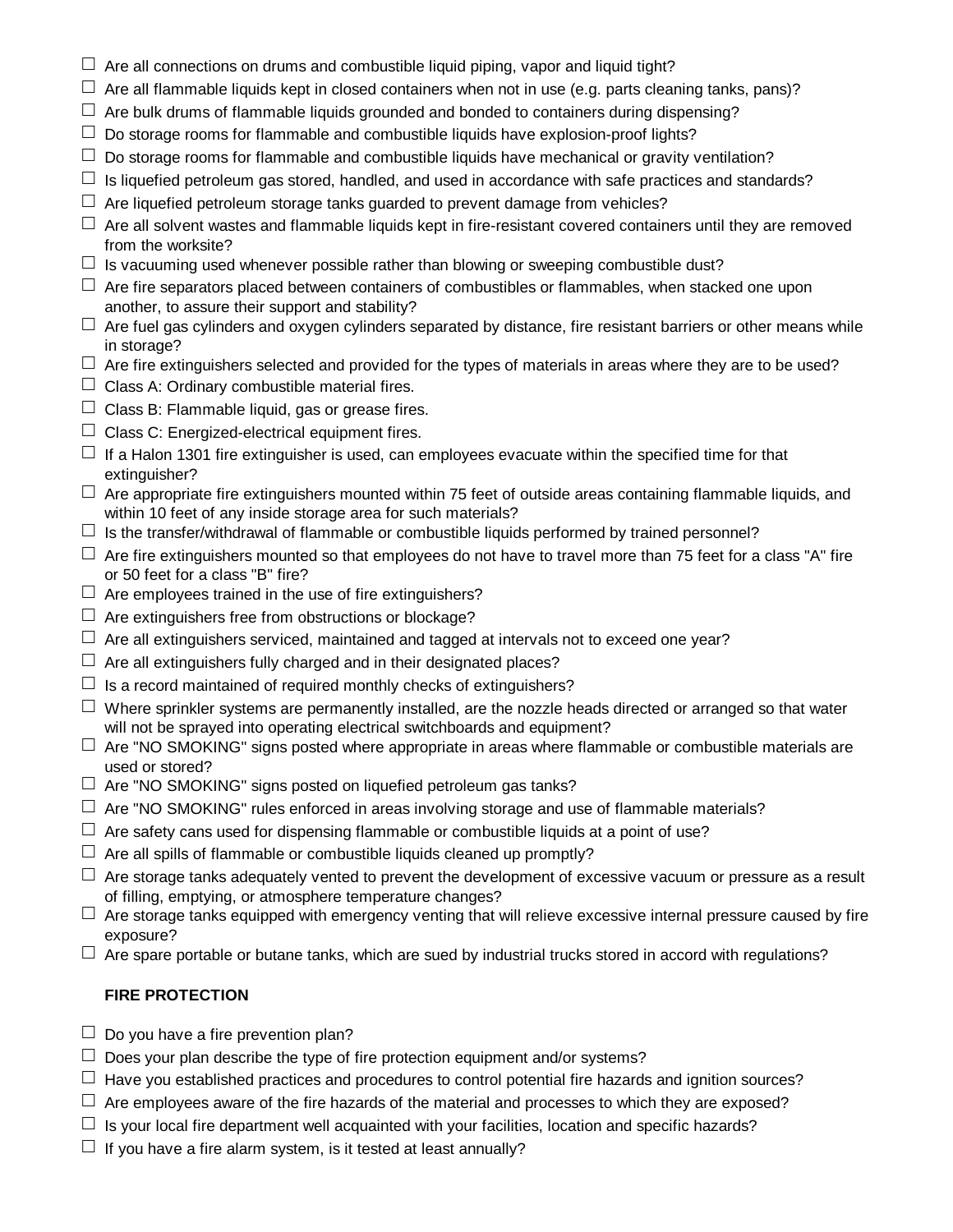- $\Box$  If you have a fire alarm system, is it certified as required?
- $\Box$  If you have interior standpipes and valves, are they inspected regularly?
- $\Box$  If you have outside private fire hydrants, are they flushed at least once a year and on a routine preventive maintenance schedule?
- $\Box$  Are fire doors and shutters in good operating condition?
- $\Box$  Are fire doors and shutters unobstructed and protected against obstructions, including their counterweights?
- $\Box$  Are fire door and shutter fusible links in place?
- $\Box$  Are automatic sprinkler system water control valves, air and water pressures checked weekly/periodically as required?
- $\Box$  Is maintenance of automatic sprinkler system assigned to responsible persons or to a sprinkler contractor?
- $\Box$  Are sprinkler heads protected by metal guards, when exposed to physical damage?
- $\Box$  Is proper clearance maintained below sprinkler heads?
- $\Box$  Are portable fire extinguishers provided in adequate number and type?
- $\Box$  Are fire extinguishers mounted in readily accessible locations?
- $\Box$  Are fire extinguishers recharged regularly and noted on the inspection tag?
- $\Box$  Are employees periodically instructed in the use of extinguishers and fire protection procedures?

# **HAZARDOUS CHEMICAL EXPOSURES**

- $\Box$  Are employees trained in the safe handling practices of hazardous chemicals such as acids, caustics, and the like?
- $\Box$  Are employees aware of the potential hazards involving various chemicals stored or used in the workplace-such as acids, bases, caustics, epoxies, and phenols?
- $\Box$  Is employee exposure to chemicals kept within acceptable levels?
- $\Box$  Are eye wash fountains and safety showers provided in areas where corrosive chemicals are handled?
- $\Box$  Are all containers, such as vats and storage tanks labeled as to their contents--e.g. "CAUSTICS"?
- $\Box$  Are all employees required to use personal protective clothing and equipment when handling chemicals (i.e. gloves, eye protection, and respirators)?
- $\Box$  Are flammable or toxic chemicals kept in closed containers when not in use?
- $\Box$  Are chemical piping systems clearly marked as to their content?
- $\Box$  Where corrosive liquids are frequently handled in open containers or drawn from storage vessels or pipelines, is adequate means readily available for neutralizing or disposing of spills or overflows properly and safely?
- $\Box$  Have standard operating procedures been established and are they being followed when cleaning up chemical spills?
- $\Box$  Where needed for emergency use, are respirators stored in a convenient, clean and sanitary location?
- $\Box$  Are respirators intended for emergency use adequate for the various uses for which they may be needed?
- $\Box$  Are employees prohibited from eating in areas where hazardous chemicals are present?
- $\Box$  Is personal protective equipment provided, used and maintained whenever necessary?
- $\Box$  Are there written standard operating procedures for the selection and use of respirators where needed?
- $\Box$  If you have a respirator protection program, are your employees instructed on the correct usage and limitations of the respirators?
- $\Box$  Are the respirators NIOSH approved for this particular application?
- $\Box$  Are they regularly inspected and cleaned sanitized and maintained?
- $\Box$  If hazardous substances are used in your processes, do you have a medical or biological monitoring system in operation?
- $\Box$  Are you familiar with the Threshold Limit Values or Permissible Exposure Limits of airborne contaminants and physical agents used in your workplace?
- $\Box$  Have control procedures been instituted for hazardous materials, where appropriate, such as respirators, ventilation systems, handling practices, and the like?
- $\Box$  Whenever possible, are hazardous substances handled in properly designed and exhausted booths or similar locations?
- $\Box$  Do you use general dilution or local exhaust ventilation systems to control dusts, vapors, gases, fumes, smoke, solvents or mists which may be generated in your workplace?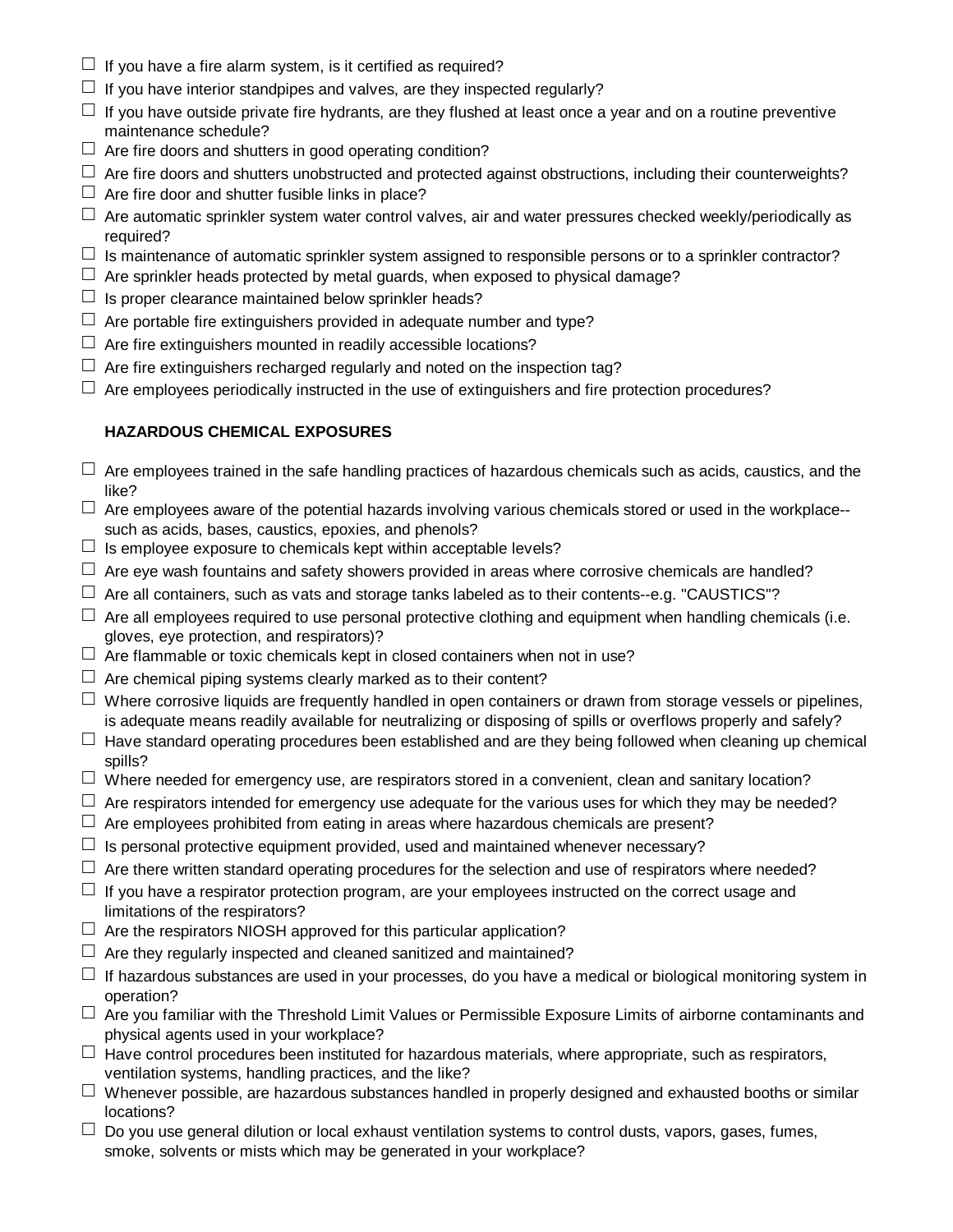- $\Box$  Is ventilation equipment provided for removal of contaminants from such operations as production grinding, buffing, spray painting, and/or vapor decreasing, and is it operating properly?
- $\Box$  Do employees complain about dizziness, headaches, nausea, irritation, or other factors of discomfort when they use solvents or other chemicals?
- $\Box$  Is there a dermatitis problem--do employees complain about skin dryness, irritation, or sensitization?
- $\Box$  Have you considered the use of an industrial hygienist or environmental health specialist to evaluate your operation?
- $\Box$  If internal combustion engines are used, is carbon monoxide kept within acceptable levels?
- $\Box$  Is vacuuming used, rather than blowing or sweeping dusts whenever possible for clean up?
- $\Box$  Are materials, which give off toxic asphyxiant, suffocating or anesthetic fumes, stored in remote or isolated locations when not in use?

# **HAZARDOUS SUBSTANCES COMMUNICATION**

- $\Box$  Is there a list of hazardous substances used in your workplace?
- $\Box$  Is there a written hazard communication program dealing with Material Safety Data Sheets (MSDS) labeling, and employee training?
- $\Box$  Who is responsible for MSDSs, container labeling, employee training?
- $\Box$  Is each container for a hazardous substance (i.e. vats, bottles, storage tanks,) labeled with product identity and a hazard warning (communication of the specific health hazards and physical hazards)?
- $\Box$  Is there a Material Safety Data Sheet readily available for each hazardous substance used?
- $\Box$  How will you inform other employers whose employees share the same work area where the hazardous substances are used?
- $\Box$  Is there an employee training program for hazardous substances?
- $\Box$  Does this program include:
- $\Box$  An explanation of what an MSDS is and how to use and obtain one?
- $\Box$  MSDS contents for each hazardous substance or class of substances?
- $\Box$  Explanation of "Right to Know"?
- $\Box$  Identification of where employees can see the employer's written hazard communication program and where hazardous substances are present in their work area?
- $\Box$  The physical and health hazards of substances in the work area, how to detect their presence, and specific protective measures to be used?
- $\Box$  Details of the hazard communication program, including how to use the labeling system and MSDSs?
- $\Box$  How employees will be informed of hazards of non-routine tasks, and hazards of unlabeled pipes?

### **ELECTRICAL**

- $\Box$  Are your workplace electricians familiar with the Cal/OSHA Electrical Safety Orders?
- $\Box$  Do you specify compliance with Cal/OSHA for all contract electrical work?
- $\Box$  Are all employees required to report as soon as practicable any obvious hazard to life or property observed in connection with electrical equipment or lines?
- $\Box$  Are employees instructed to make preliminary inspections and/or appropriate tests to determine what conditions exist before starting work on electrical equipment or lines?
- $\Box$  When electrical equipment or lines are to be serviced, maintained or adjusted, are necessary switches opened, locked-out and tagged whenever possible?
- $\Box$  Are portable electrical tools and equipment grounded or of the double insulated type?
- $\Box$  Are electrical appliances such as vacuum cleaners, polishers, vending machines grounded?
- $\Box$  Do extension cords being used have a grounding conductor?
- $\Box$  Are multiple plug adapters prohibited?
- $\Box$  Are ground-fault circuit interrupters installed on each temporary 15 or 20 ampere, 120 volt AC circuit at locations where construction, demolition, modifications, alterations or excavations are being performed?
- $\Box$  Are all temporary circuits protected by suitable disconnecting switches or plug connectors at the junction with permanent wiring?
- $\Box$  Is exposed wiring and cords with frayed or deteriorated insulation repaired or replaced promptly?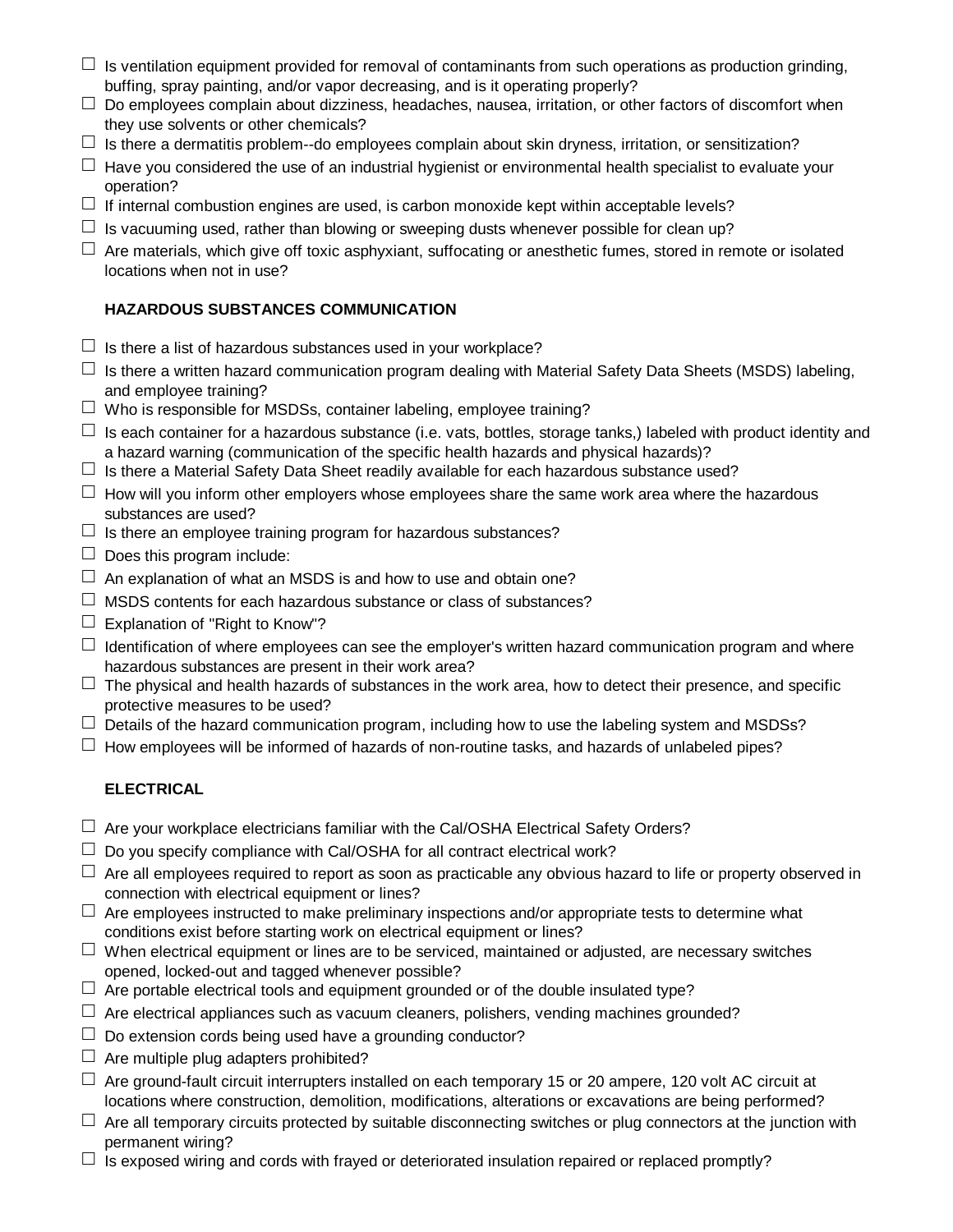- $\Box$  Are flexible cords and cables free of splices or taps?
- $\Box$  Are clamps or other securing means provided on flexible cords or cables at plugs, receptacles, tools, and equipment and is the cord jacket securely held in place?
- $\Box$  Are all cord, cable and raceway connections intact and secure?
- $\Box$  In wet or damp locations, are electrical tools and equipment appropriate for the use or location or otherwise protected?
- $\Box$  Is the location of electrical power lines and cables (overhead, underground, underfloor, other side of walls) determined before digging, drilling or similar work is begun?
- $\Box$  Are metal measuring tapes, ropes, handlines or similar devices with metallic thread woven into the fabric prohibited where they could come in contact with energized parts of equipment or circuit conductors?
- $\Box$  Is the use of metal ladders prohibited in area where the ladder or the person using the ladder could come in contact with energized parts of equipment, fixtures or circuit conductors?
- $\Box$  Are all disconnecting switches and circuit breakers labeled to indicate their use or equipment served?
- $\Box$  Are disconnecting means always opened before fuses are replaced?
- $\Box$  Do all interior wiring systems include provisions for grounding metal parts of electrical raceways, equipment and enclosures?
- $\Box$  Are all electrical raceways and enclosures securely fastened in place?
- $\Box$  Are all energized parts of electrical circuits and equipment guarded against accidental contact by approved cabinets or enclosures?
- $\Box$  Is sufficient access and working space provided and maintained about all electrical equipment to permit ready and safe operations and maintenance?
- $\Box$  Are all unused openings (including conduit knockouts) in electrical enclosures and fittings closed with appropriate covers, plugs or plates?
- $\Box$  Are electrical enclosures such as switches, receptacles, junction boxes, etc., provided with tight-fitting covers or plates?
- $\Box$  Are disconnecting switches for electrical motors in excess of two horsepower, capable of opening the circuit when the motor is in a stalled condition, without exploding? (Switches must be horsepower rated equal to or in excess of the motor hp rating).
- $\Box$  Is low voltage protection provided in the control device of motors driving machines or equipment, which could cause probably injury from inadvertent starting?
- $\Box$  Is each motor disconnecting switch or circuit breaker located within sight of the motor control device?
- $\Box$  Is each motor located within sight of its controller or the controller disconnecting means capable of being locked in the open position or is a separate disconnecting means installed in the circuit within sight of the motor?
- $\Box$  Is the controller for each motor in excess of two horsepower, rated in horsepower equal to or in excess of the rating of the motor is serves?
- $\Box$  Are employees who regularly work on or around energized electrical equipment or lines instructed in the cardiopulmonary resuscitation (CPR) methods?
- $\Box$  Are employees prohibited from working alone on energized lines or equipment over 600 volts?

### **NOISE**

- $\Box$  Are there areas in the workplace where continuous noise levels exceed 85 dBA? (To determine maximum allowable levels for intermittent or impact noise, see Title 8, Section 5097.)
- $\Box$  Are noise levels being measured using a sound level meter or an octave band analyzer and records being kept?
- $\Box$  Have you tried isolating noisy machinery from the rest of your operation?
- $\Box$  Have engineering controls been used to reduce excessive noise levels?
- $\Box$  Where engineering controls are determined not feasible, are administrative controls (i.e. worker rotation) being used to minimize individual employee exposure to noise?
- $\Box$  Is there an ongoing preventive health program to educate employees in safe levels of noise and exposure, effects of noise on their health, and use of personal protection?
- $\Box$  Is the training repeated annually for employees exposed to continuous noise above 85 dBA?
- $\Box$  Have work areas where noise levels make voice communication between employees difficult been identified and posted?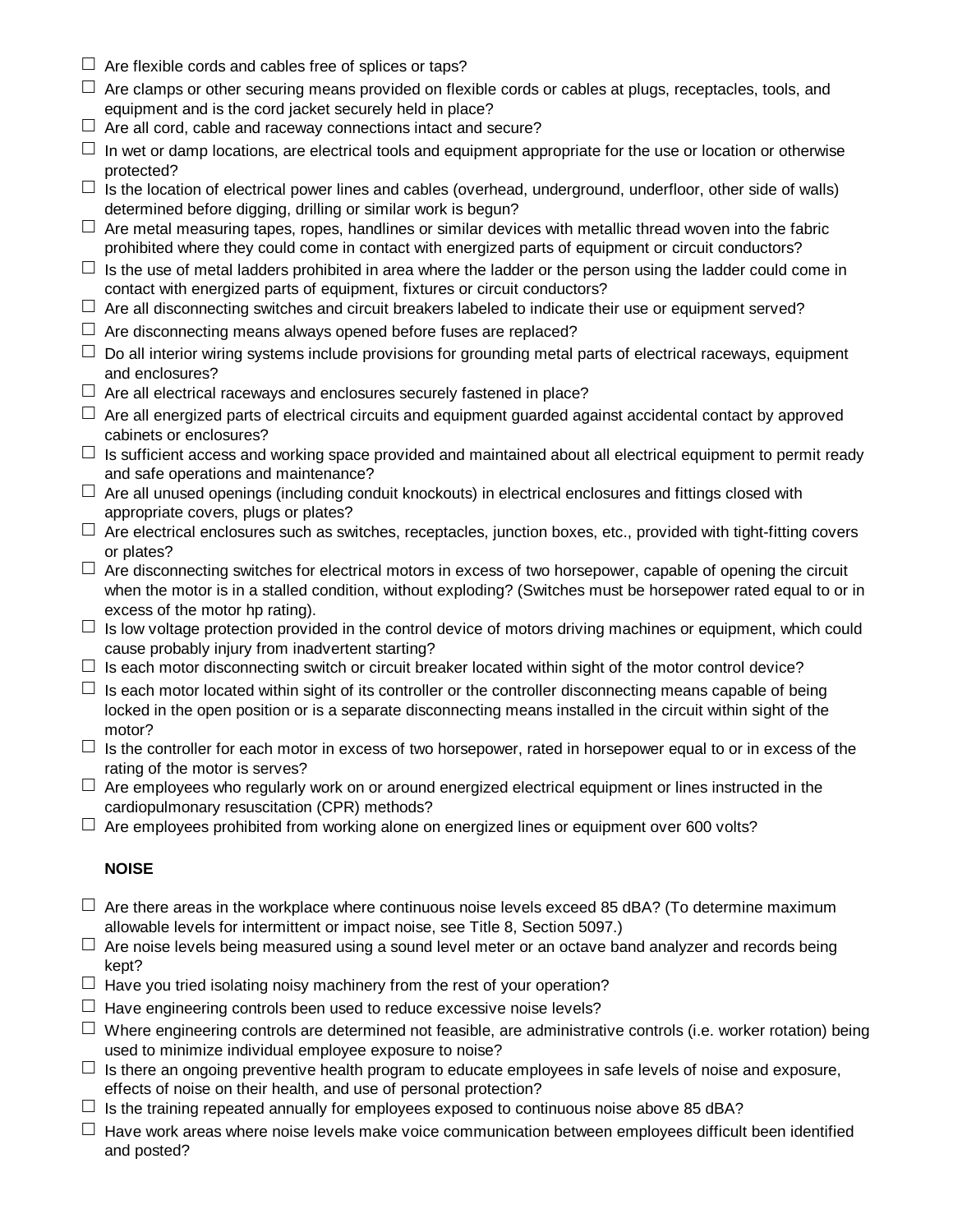- $\Box$  Is approved hearing protective equipment (noise attenuating devices) available to every employee working in areas where continuous noise levels exceed 85 dBA?
- $\Box$  If you use ear protectors, are employees properly fitted and instructed in their use and care?
- $\Box$  Are employees exposed to continuous noise above 85 dBA given periodic audiometric testing to ensure that you have an effective hearing protection system?

### **FUELING**

- $\Box$  Is it prohibited to fuel an internal combustion engine with a flammable liquid while the engine is running?
- $\Box$  Are fueling operations done in such a manner that likelihood of spillage will be minimal?
- $\Box$  When spillage occurs during fueling operations, is the spilled fuel cleaned up completely, evaporated, or other measures taken to control vapors before restarting the engine?
- $\Box$  Are fuel tank caps replaced and secured before starting the engine?
- $\Box$  In fueling operations is there always metal contact between the container and fuel tank?
- $\Box$  Are fueling hoses of a type designed to handle the specific type of fuel?
- $\Box$  Is it prohibited to handle or transfer gasoline in open containers?
- $\Box$  Are open lights, open flames, or sparking or arcing equipment prohibited near fueling or transfer of fuel operations?
- $\Box$  Is smoking prohibited in the vicinity of fueling operations?
- $\Box$  Are fueling operations prohibited in building or other enclosed areas that are not specifically ventilated for this purpose?
- $\Box$  Where fueling or transfer of fuel is done through a gravity flow system, are the nozzles of the self-closing type?

# **IDENTIFICATION OF PIPING SYSTEMS**

- $\Box$  When nonpotable water is piped through a facility, are outlets or taps posted to alert employees that it is unsafe and not to be used for drinking, washing or other personal use?
- $\Box$  When hazardous substances are transported through above ground piping, is each pipeline identified at points where confusion could introduce hazards to employees?
- $\Box$  When pipelines are identified by color painting, are all visible parts of the line so identified?
- $\Box$  When pipelines are identified by color painted bands or tapes, are the bands or tapes located at reasonable intervals and at each outlet, valve or connection?
- $\Box$  When pipelines are identified by color, is the color code posted at all locations where confusion could introduce hazards to employees?
- $\Box$  When the contents of pipelines are identified by name or name abbreviation, is the information readily visible on the pipe near each valve or outlet?
- $\Box$  When pipelines carrying hazardous substances are identified by tags, are the tags constructed of durable materials, the message carried clearly ad permanently distinguishable and are tags installed at each valve or outlet?
- $\Box$  When pipelines are heated by electricity, steam or other external source, are suitable warning signs or tags placed at unions, valves, or other serviceable parts of the system?

# **MATERIAL HANDLING**

- $\Box$  Is there safe clearance for equipment through aisles and doorways?
- $\Box$  Are aisleways designated, permanently marked, and kept clear to allow unhindered passage?
- $\Box$  Are motorized vehicles and mechanized equipment inspected daily or prior to use?
- $\Box$  Are vehicles shut off and brakes set prior to loading or unloading?
- $\Box$  Are containers or combustibles or flammables, when stacked while being moved, always separated by dunnage sufficient to provide stability?
- $\Box$  Are dock boards (bridge plates) used when loading or unloading operations are taking place between vehicles and docks?
- $\Box$  Are trucks and trailers secured from movement during loading and unloading operations?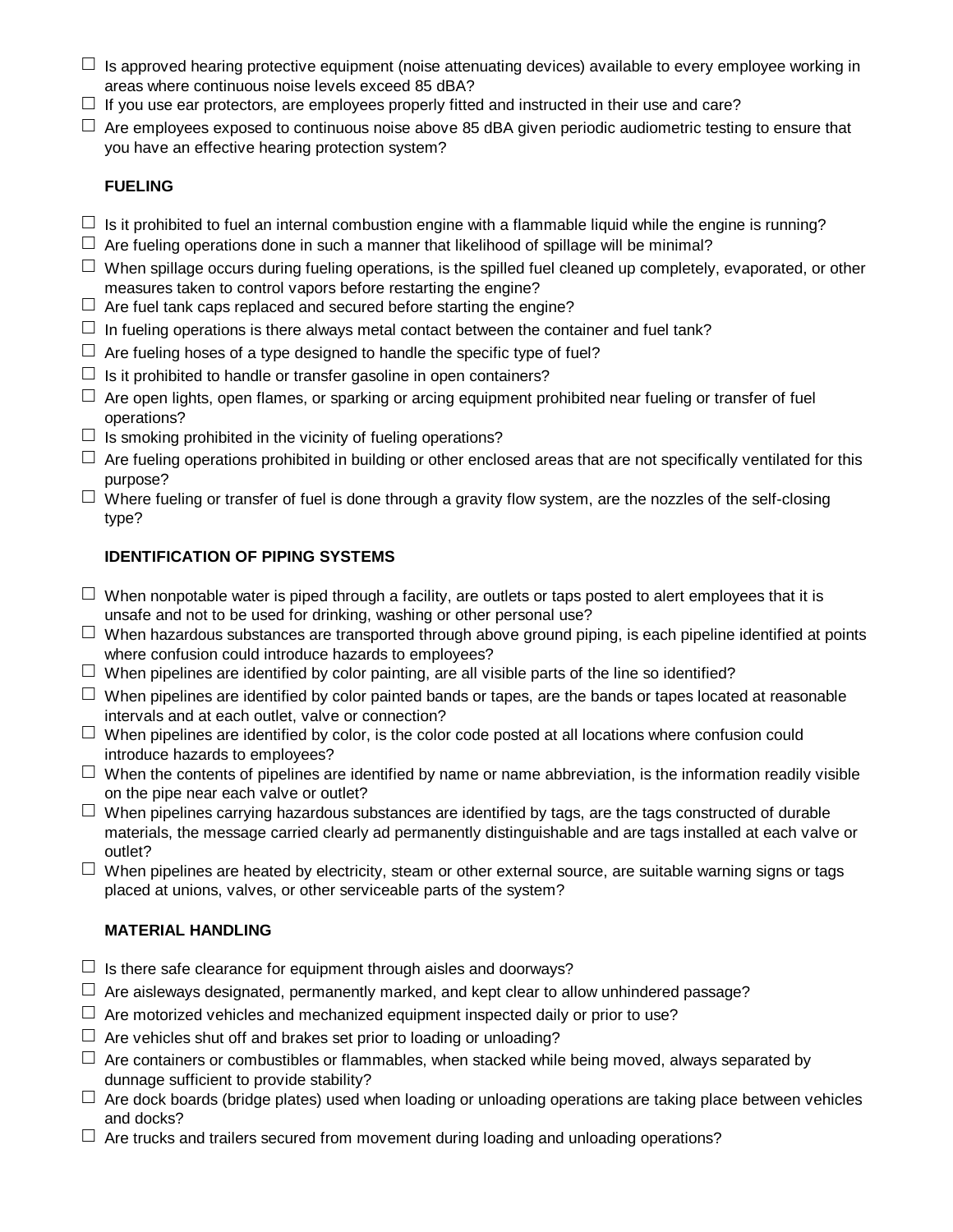- $\Box$  Are dock plates and loading ramps constructed and maintained with sufficient strength to support imposed loading?
- $\Box$  Are hand trucks maintained in safe operating condition?
- $\Box$  Are chutes equipped with sideboards of sufficient height to prevent the materials being handled from falling off?
- $\Box$  Are chutes and gravity roller sections firmly placed or secured to prevent displacement?
- $\Box$  At the delivery end of rollers or chutes, are provisions made to brake the movement of the handled materials.
- $\Box$  Are pallets usually inspected before being loaded or moved?
- $\Box$  Are hooks with safety latches or other arrangements used when hoisting materials so that slings or load attachments won't accidentally slip off the hoist hooks?
- $\Box$  Are securing chains, ropes, chockers or slings adequate for the job to be performed?
- $\Box$  When hoisting material or equipment, are provisions made to assure no one will be passing under the suspended loads?
- $\Box$  Are Material Safety Data Sheets available to employees handling hazardous substances?

# **TRANSPORTING EMPLOYEES & MATERIALS**

- $\Box$  Do employees who operate vehicles on public thoroughfares have valid operator's licenses?
- $\Box$  When seven or more employees are regularly transported in a van, bus or truck, is the operator's license appropriate for the class of vehicle being driven?
- $\Box$  Is each van, bus or truck used regularly to transport employees, equipped with an adequate number of seats?
- $\Box$  When employees are transported by truck, are provision provided to prevent their falling from the vehicle?
- $\Box$  Are vehicles used to transport employees, equipped with lamps, brakes, horns, mirrors, windshields and turn signals in good repair?
- $\Box$  Are transport vehicles provided with handrails, steps, stirrups or similar devices, so placed and arranged that employees can safely mount or dismount?
- $\Box$  Are employee transport vehicles equipped at all times with at least two reflective type flares?
- $\Box$  Is a full charged fire extinguisher, in good condition, with at least 4 B:C rating maintained in each employee transport vehicle?
- $\Box$  When cutting tools with sharp edges are carried in passenger compartments of employee transport vehicles, are they placed in closed boxes or containers which are secured in place?
- $\Box$  Are employees prohibited from riding on top of any load, which can shift, topple, or otherwise become unstable?

# **CONTROL OF HARMFUL SUBSTANCES BY VENTILATION**

- $\Box$  Is the volume and velocity of air in each exhaust system sufficient to gather the dusts, fumes, mists, vapors or gases to be controlled, and to convey them to a suitable point of disposal?
- $\Box$  Are exhaust inlets, ducts and plenums designed, constructed, and supported to prevent collapse or failure of any part of the system?
- $\Box$  Are clean-out ports or doors provided at intervals not to exceed 12 feet in all horizontal runs of exhaust ducts?
- $\Box$  Where two or more different type of operations are being controlled through the same exhaust system, will the combination of substances being controlled, constitute a fire, explosion or chemical reaction hazard in the duct?
- $\Box$  Is adequate makeup air provided to areas where exhaust systems are operating?
- $\Box$  Is the intake for makeup air located so that only clean, fresh air, which is free of contaminates, will enter the work environment?
- $\Box$  Where two or more ventilation systems are serving a work area, is their operation such that one will not offset the functions of the other?

# **SANITIZING EQUIPMENT & CLOTHING**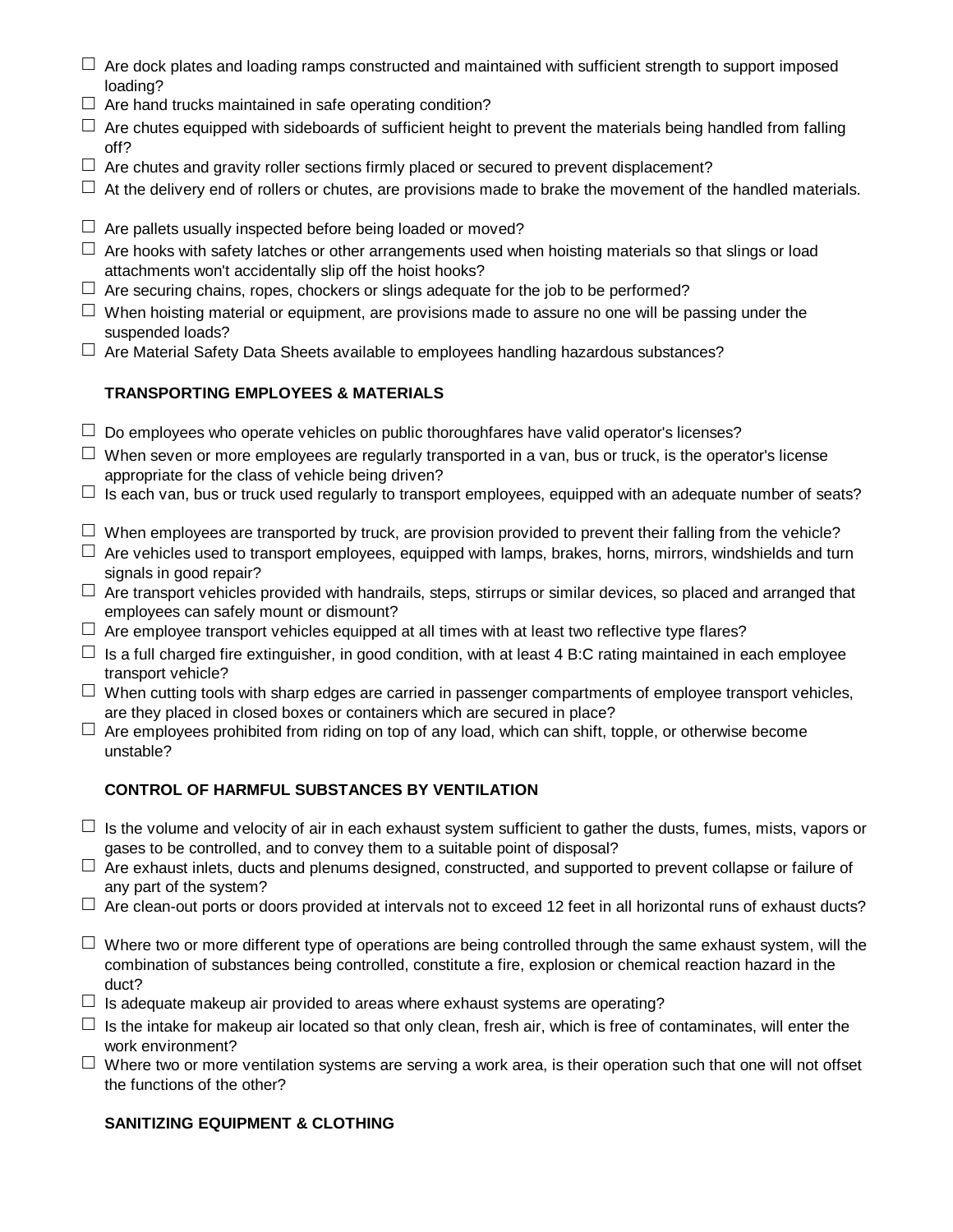- $\Box$  Is personal protective clothing or equipment, that employees are required to wear or use, of a type capable of being easily cleaned and disinfected?
- $\Box$  Are employees prohibited from interchanging personal protective clothing or equipment, unless it has been properly cleaned?
- $\Box$  Are machines and equipment, which processes, handle or apply materials that could be injurious to employees, cleaned and/or decontaminated before being overhauled or placed in storage?
- $\Box$  Are employees prohibited from smoking or eating in any area where contaminates are present that could be injurious if ingested?
- $\Box$  When employees are required to change from street clothing into protective clothing, is a clean changeroom with separate storage facility for street and protective clothing provided?
- $\Box$  Are employees required to shower and wash their hair as soon as possible after a known contact has occurred with a carcinogen?
- $\Box$  When equipment, materials, or other items are taken into or removed from a carcinogen regulated area, is it done in a manner that will not contaminate non-regulated areas or the external environment?

# **TIRE INFLATION**

- $\Box$  Where tires are mounted and/or inflated on drop center wheels is a safe practice procedure posted and enforced?
- $\Box$  Where tires are mounted and/or inflated on wheels with split rims and/or retainer rings is a safe practice procedure posted and enforced?
- $\Box$  Does each tire inflation hose have a clip-on chuck with at least 24 inches of hose between the chuck and an inline hand valve and gauge?
- $\Box$  Does the tire inflation control valve automatically shut off the airflow when the valve is released?
- $\Box$  Is a tire restraining device such as a cage, rack or other effective means used while inflating tires mounted on split rims, or rims using retainer rings?
- $\Box$  Are employees strictly forbidden from taking a position directly over or in front of a tire while it's being inflated?

# **EMERGENCY ACTION PLAN**

- $\Box$  Are you required to have an emergency action plan?
- $\Box$  Does the emergency action plan comply with requirements of T8CCR 3220(a)?
- $\Box$  Have emergency escape procedures and routes been developed and communicated to all employers?
- $\Box$  Do employees, who remain to operate critical plant operations before they evacuate, know the proper procedures?
- $\Box$  is the employee alarm system that provides a warning for emergency action recognizable and perceptible above ambient conditions?
- $\Box$  Are alarm systems properly maintained and tested regularly?
- $\Box$  Is the emergency action plan reviewed and revised periodically?
- $\Box$  Do employees now their responsibilities:
- $\Box$  For reporting emergencies?
- $\Box$  During an emergency?
- $\Box$  For conducting rescue and medical duties?

# **INFECTION CONTROL**

- $\Box$  Are employees potentially exposed to infectious agents in body fluids?
- $\Box$  Have occasions of potential occupational exposure been identified and documented?
- $\Box$  Has a training and information program been provided for employees exposed to or potentially exposed to blood and/or body fluids?
- $\Box$  Have infection control procedures been instituted where appropriate, such as ventilation, universal precautions, workplace practices, and personal protective equipment?
- $\Box$  Are employees aware of specific workplace practices to follow when appropriate? (Hand washing, handling sharp instruments, handling of laundry, disposal of contaminated materials, reusable equipment.)